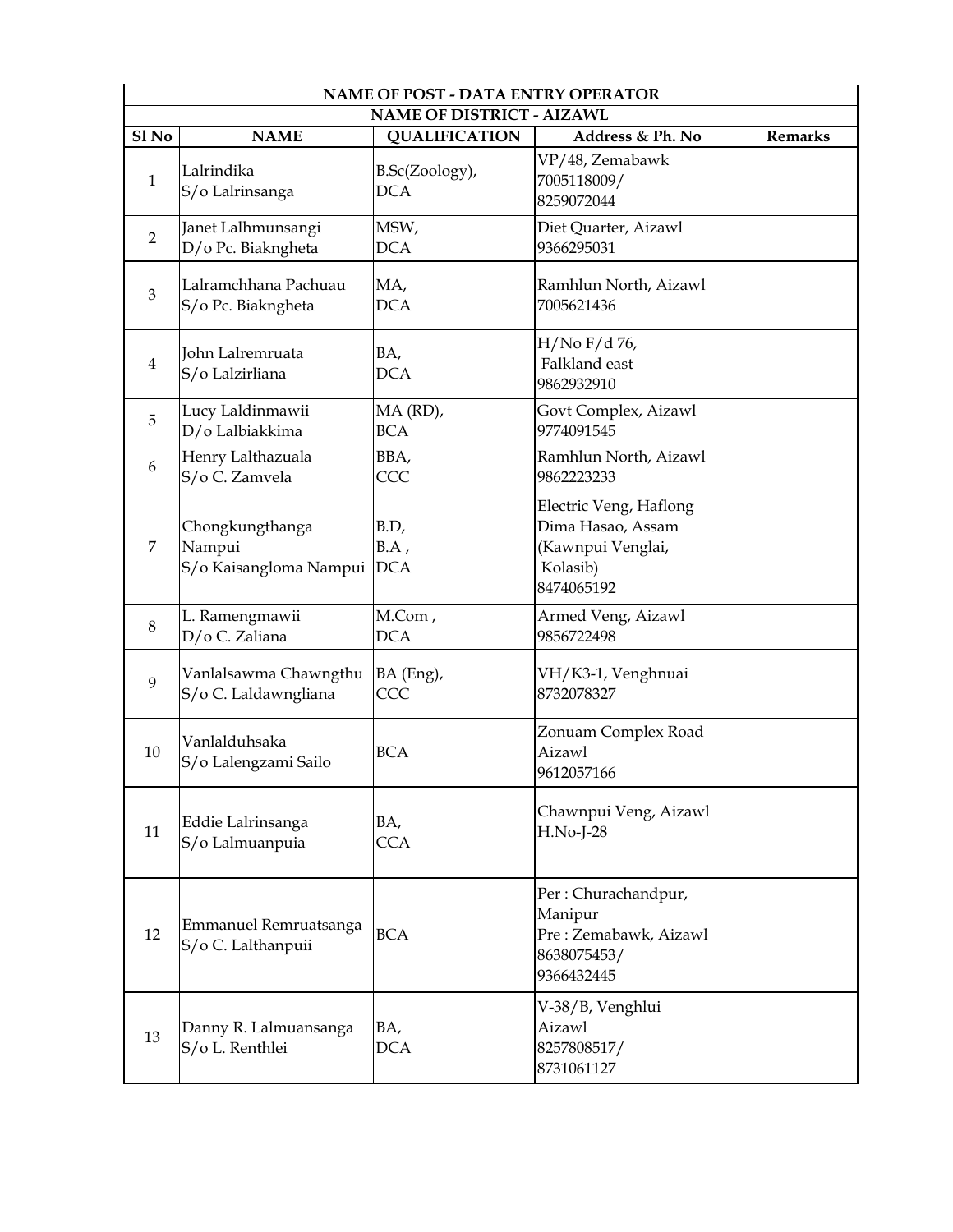| 14 | Aileen Lalrinzuali<br>D/o J. Laldinpuia (L)             | M.Sc (Bio-Tech),<br><b>DCA</b> | B-33, Mizzion Veng<br>Aizawl<br>9862323703                                 |                                                                         |
|----|---------------------------------------------------------|--------------------------------|----------------------------------------------------------------------------|-------------------------------------------------------------------------|
| 15 | C. Lalhmachhuana<br>S/o Vanlalchhunga                   | M.Sc (Botany),<br><b>DCA</b>   | Rengdil<br>(C-35, Mission Veng,<br>Aizawl)<br>8414965296                   |                                                                         |
| 16 | Augustine Vanlalvena<br>S/o Rev. Vanlalrova<br>Khiangte | BTTM,<br><b>DCA</b>            | D-96, Ramhlun North<br>Aizawl<br>9089216873                                |                                                                         |
| 17 | Hmunsiamthangi<br>D/o B. Vanlalngaia                    | B.Sc(H.Sc),<br><b>DCA</b>      | E/22(2), Khatla, Aizawl<br>9612495133                                      |                                                                         |
| 18 | Lalchawisangi<br>D/o Dingluaia                          | MA (Socio),<br><b>DCA</b>      | Zarkawt, Aizawl<br>9615334582                                              |                                                                         |
| 19 | H. Lallawmzuali<br>D/o H. Lalfakawma                    | <b>MCA</b>                     | H.No E-5, Khatla South<br>Aizawl<br>9774993976                             |                                                                         |
| 20 | <b>B.C</b> Lalremruata<br>S/o Dr B.C Thanthuama         | <b>BCA</b>                     | M-11, Bawngkawn South<br>Aizawl<br>8416076632                              |                                                                         |
| 21 | S. Lawrence Lalvenhima<br>S/o S. Lalthangmawia          | BA (Geog)                      | C-4, Chuanhnuai<br>Bethlehem Vengthlang<br>Aizawl<br>8794300101/9326047619 |                                                                         |
| 22 | Malsawmdawngkima<br>S/o Benjamin<br>Zothanzauva (L)     | BA,<br><b>DCA</b>              | H.No- C-104/A<br>Ramhlun North, Aizawl<br>9612556860                       |                                                                         |
| 23 | R. Lallianrawna<br>S/o R. Zasanga                       | MA,<br><b>CCA</b>              | 3A, Senhri Section,<br>Thuampui I, Aizawl<br>8974160335                    |                                                                         |
| 24 | Lalruatfela<br>S/o Vanlalsanga Ralte                    | BA (Socio),<br><b>DCA</b>      | A2-20, Mission Vengthlang,<br>Aizawl<br>9774550438                         |                                                                         |
| 25 | Melody Lalzawmliani<br>D/o K. Lalhmangaiha              | BA,<br><b>DCA</b>              | Thingdawl, Kolasib<br>8257002915                                           |                                                                         |
| 26 | R. Lalchawimawia<br>S/o R. Vanlalchhunga                | <b>MCA</b>                     | Thuampui, Aizawl<br>8794155279                                             | Computer<br>Instructor,<br><b>IT Teacher</b><br>at Mt.<br>Carmel School |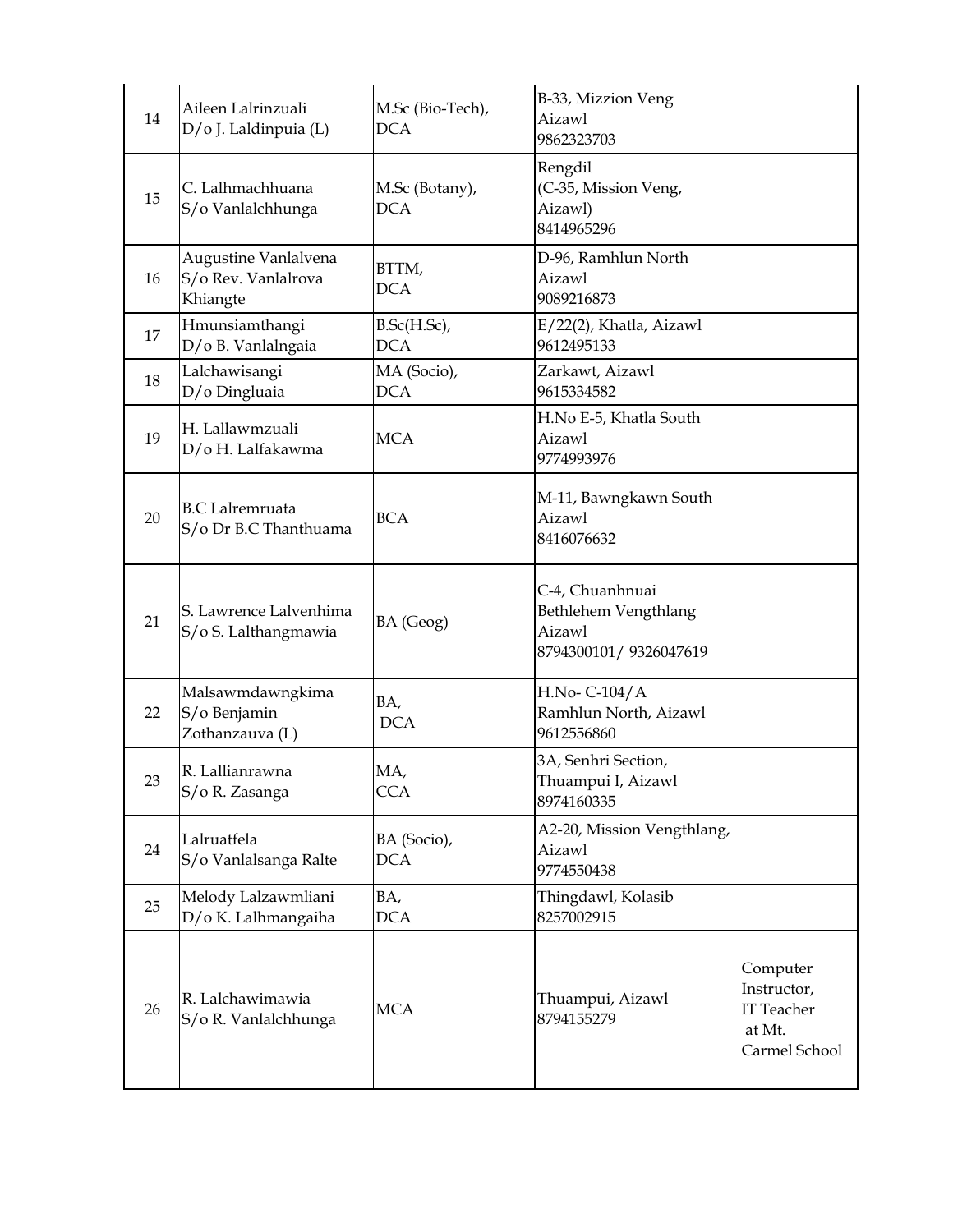| 27 | Stephen Lalfakzuala<br>S/o V. Lalkhama               | M.Lib.Sc,<br><b>DCA</b>                    | Tuikhuahtlang, Aizawl<br>9612664589                                                        | Library<br>Assistant |
|----|------------------------------------------------------|--------------------------------------------|--------------------------------------------------------------------------------------------|----------------------|
| 28 | Thahmingliani Hauhnar<br>D/o H. David Lalrinawma DCA | BA,                                        | H-53, Chawnpui<br>Vengthlang, Aizawl<br>9774441385                                         |                      |
| 29 | Andrew Lalthasanga<br>S/o R. Vanlalbiaa              | B.Pharm,<br><b>DCA</b>                     | C/1-33, Bazar Veng,<br>Bawngkawn, Aizawl<br>8730972589                                     |                      |
| 30 | R. Laldingngheti<br>D/o Malsawmliana (L)             | BA (Pol.Sc),<br><b>CCA</b>                 | Darlawn Sikul Veng<br>(Ramthar Veng, H.No-C<br>6/A, Near YMA Run)<br>9863133632/9863291499 |                      |
| 31 | Zonunpuia<br>S/o Lalnithanga                         | <b>B.Com</b>                               | Sakawrtuichhun, Aizawl<br>8416076966                                                       |                      |
| 32 | Lalmuankima<br>S/o HT Thanga                         | BA<br><b>DCA</b><br><b>CCE</b>             | Venglai, Chawilung<br>6009114350                                                           |                      |
| 33 | Benjamin Lawmsangzuala<br>S/o Laltlanthanga          | <b>BCA</b>                                 | Sihphir Venghlun<br>Aizawl<br>8731996341                                                   |                      |
| 34 | Remlalnghaka<br>S/o Vanlalmuana                      | BA<br><b>DCA</b>                           | H.No: F/B-4(A), Falkland<br>8794641361                                                     |                      |
| 35 | Lalmalsawmtluangi<br>D/o H. Lalhmunliana             | M.A (Pol.Sc)<br><b>DCA</b>                 | K-208, Salem Veng<br>8131058861                                                            |                      |
| 36 | H. Vanlalruati<br>D/o H. Piangthanga                 | M.Sc (Geog)<br><b>DCA</b>                  | New Secretariat Complex<br>NC-IV/2/6, Khatla<br>9089995777                                 |                      |
| 37 | Sushmita Roy<br>D/o Sanjib Kumar Roy                 | B.Sc (Zoo)<br>CCC & ADC in Comp 9402190414 | C-63/4, Khatla                                                                             |                      |
| 38 | Zohmingliana<br>S/o Sapramthangi                     | MA<br><b>DCA</b>                           | Chawnpui Veng, Aizawl<br>8119967391                                                        |                      |
| 39 | V. Lalpekhlui<br>D/o Lalvensanga                     | MA<br><b>CCA</b>                           | V-126 (A), College Veng<br>Aizawl<br>9774653559                                            |                      |
| 40 | Lalawmpuii<br>D/o John Hrangkhuma                    | <b>MSW</b><br><b>DCA</b>                   | Aizawl Venglai<br>9774846572/8014305148                                                    |                      |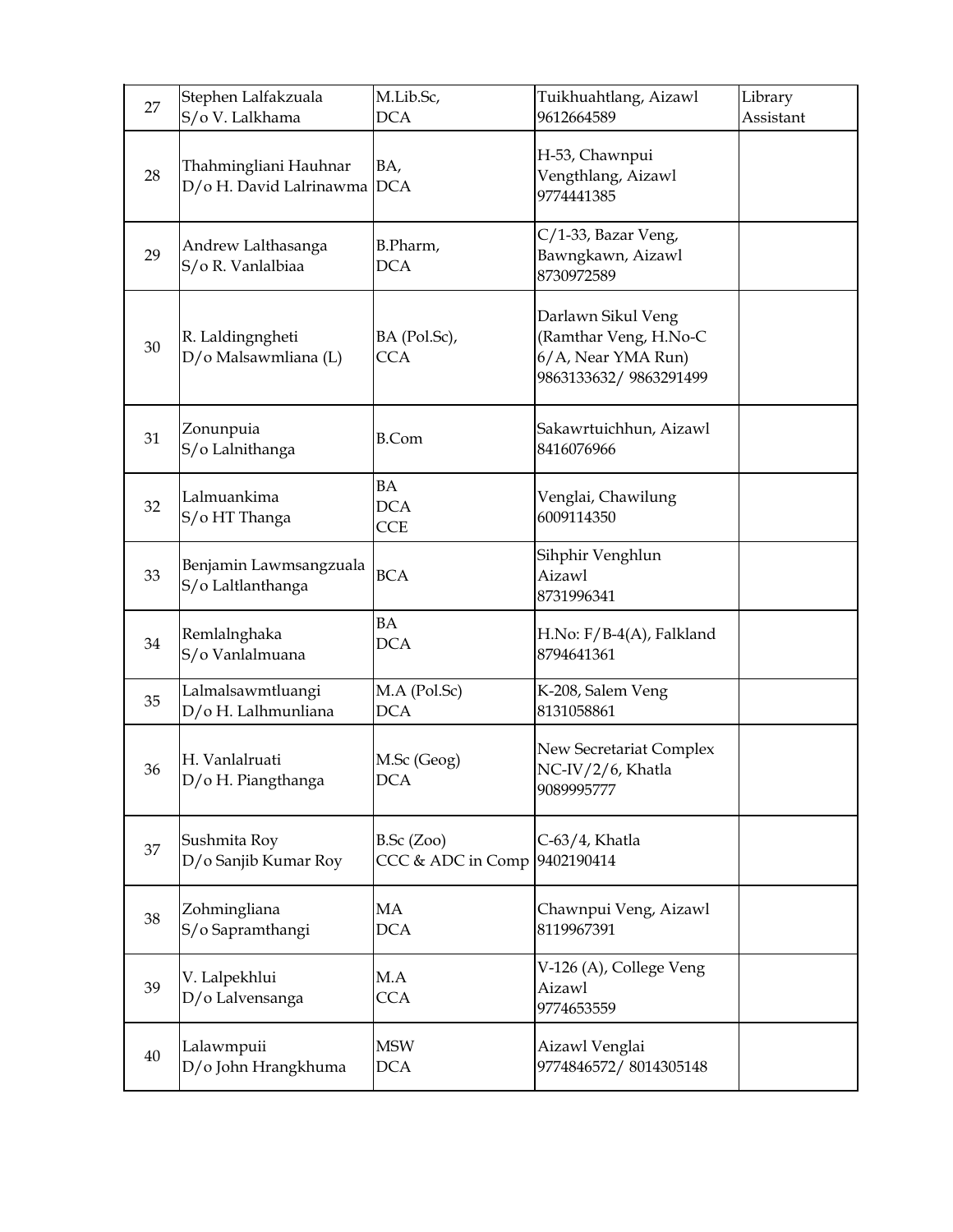| 41 | Zephania Lalhumhima<br>S/o Manthamawia         | B.Voc (Comp Eng)<br><b>CCA</b> | H.No/V-12, Edenthar<br>Aizawl<br>8794483678/6909378247  |  |
|----|------------------------------------------------|--------------------------------|---------------------------------------------------------|--|
| 42 | Lalremsiami<br>D/o Lalchungnunga               | M.Sc(Geog)<br><b>DCA</b>       | Zemabawk, Aizawl<br>8974899775                          |  |
| 43 | Pc. Vanlalchhanhima<br>S/o Pc. Lianhmingthanga | BA<br><b>CCA</b>               | Z-6, Zion Street<br>Dawrpui<br>8131822750               |  |
| 44 | C. Lalremtluanga<br>S/o Lalthangpuia           | BA(Edu)                        | Chaltlang, Mual Veng<br>H.No-A-I $(A)/25$<br>9615450454 |  |
| 45 | Biakhlupuii<br>D/o Zosangzuala (L)             | <b>MSW</b><br><b>DCA</b>       | H.No-R2-83<br>Bethlehem Vengthlang<br>7005196631        |  |
| 46 | Reuben Lalnunpuia<br>S/o Lalsawma              | M.Sc(Geog)<br><b>DCA</b>       | D-13, Republic Veng<br>9612770963                       |  |
| 47 | T. Lalzawmdiki<br>D/o T. Vanbawia              | <b>B.Sc</b>                    | Khatla South<br>9089225718                              |  |
| 48 | Lalhminghlui<br>D/o H. Vanlalhriata            | <b>BA</b><br><b>DCA</b>        | Ramthar North, Aizawl<br>8414930602                     |  |
| 49 | Lianlaljohn<br>S/o Kamkhankhupa                | <b>BA</b><br><b>DCA</b>        | Mimbung<br>(Khatla East H.No F.29/B)<br>8132922794      |  |
| 50 | Lalchhuanawma<br>S/o Zohmingliana              | <b>BCA</b>                     | C-092, Sairang<br>8413012015                            |  |
| 51 | Zothansangi Sailung<br>D/o S. Solomon          | <b>BA</b><br><b>DCA</b>        | Chhinga Veng, Aizawl<br>8132807421                      |  |
| 52 | Pc. Lalhlimpuii<br>D/o Pc. Rokima              | M.Sc (Horti)<br><b>DCA</b>     | Zuangtui<br>8259016092                                  |  |
| 53 | Chanchinthaa<br>S/o K.sangkhuma                | MA, CCA                        | NE Khawdungsei<br>(Ramhlun S Aizawl)<br>8414012411      |  |
| 54 | Laldampuii<br>D/o Chanchinmawia                | BA, DCA                        | Falkland Aizawl 8794534834                              |  |
| 55 | H.Lallawmzuali<br>D/o H.Lalfakawma             | <b>MCA</b>                     | Khatla South H/N E-5<br>Aizawl 9774993976               |  |
| 56 | Vanlalhruaii<br>D/o B.Zachungnunga             | PG, DCA                        | Zemabawk Galilee<br>8257805540                          |  |
| 57 | Zosiamliana Joute<br>S/o Lalbiakkunga Joute    | BA, CCA                        | Chanmari west Aizawl<br>7005429667                      |  |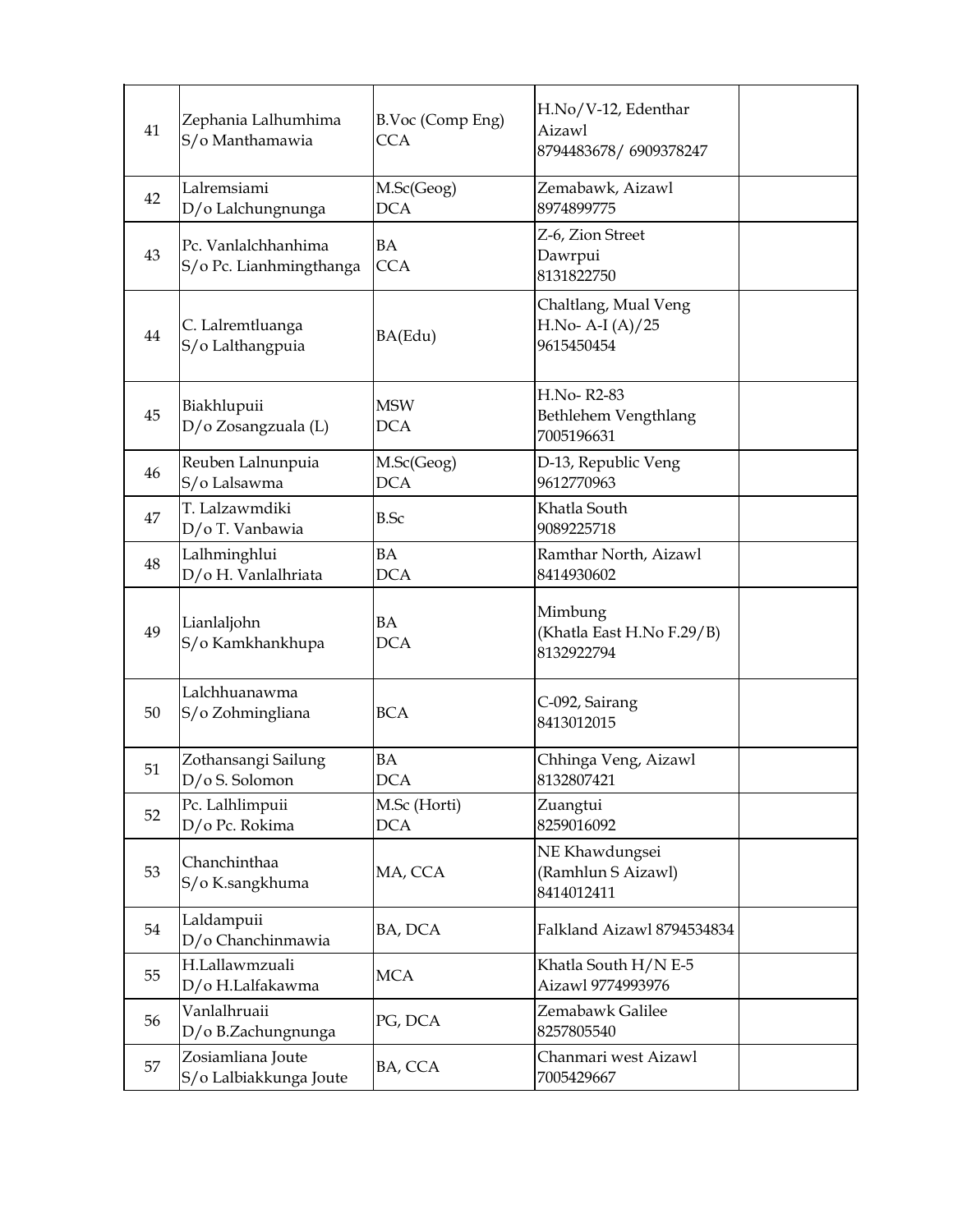| 58 | Zothanpuii<br>D/o Lalramliana                          | <b>BCA</b>                | Y-43(i) Mission vengthlang<br>9612112696                                      |                                                       |
|----|--------------------------------------------------------|---------------------------|-------------------------------------------------------------------------------|-------------------------------------------------------|
| 59 | Cindy Lalpekkimi<br>D/o PC Lalduhawma (L)              | MA, DCA                   | K-34 M Section Nursery<br>Veng Aizawl 9774488535                              |                                                       |
| 60 | Malsawmkimi<br>D/o R.Rosanga                           | <b>BCA</b>                | T-80 Chanmawi west<br>Aizawl                                                  | <b>CCE</b> at VODA<br>FONE, IDEA<br>from<br>2014-2019 |
| 61 | Eric Zonuntluanga<br>S/o Lalnunmawia                   | <b>BCA</b>                | MT-108, Melthum<br>9774120664                                                 |                                                       |
| 62 | Eddie Lalrinsanga<br>S/o Lalmuanpuia                   | BA<br><b>CCA</b>          | H.No- J/28, Chawnpui<br>7005423056/8256973352                                 |                                                       |
| 63 | Lalrinsangi<br>D/o Vanlalchhunga                       | BA<br>CoPA                | B-92/1, Republic<br>Vengthlang<br>8014198014                                  |                                                       |
| 64 | Lalhunruata<br>S/o Tlanglawma                          | <b>BA</b><br><b>DCA</b>   | Sailam<br>9862771409/6009338530                                               |                                                       |
| 65 | Lalrinsanga<br>S/o Zothanfala                          | BA<br><b>DCA</b>          | College Veng<br>7005618818                                                    |                                                       |
| 66 | David Lalhmachhuana<br>S/o B. Laldilliana              | BA<br><b>CCA</b>          | H.No K-128, Venghlui<br>8787867314                                            |                                                       |
| 67 | K. Lalremsiama<br>S/o Liankhawgina                     | M.Sc(Geog)<br><b>CCA</b>  | Republic Vengthlang<br>9612084549/7005858183                                  |                                                       |
| 68 | Saitluangpuii Sailo<br>D/o Zoramchhana Sailo           | <b>MA</b><br><b>DCA</b>   | H.No. UK B 33/1, Kanan<br>7005624540                                          |                                                       |
| 69 | Lalnunmawia<br>S/o Lalrawngbawla                       | M.Sc (Bot)<br><b>CCA</b>  | Khuangthing<br>(Tuikual South, Aizawl)<br>8787754488/9862117503               | <b>JPF</b>                                            |
| 70 | Lalhmingthanga<br>S/o P. Thangchhuana                  | BA<br><b>DCA</b>          | Bethlehem Vengthlang<br>9862555866                                            |                                                       |
| 71 | Rebek Malsawmthangi<br>D/o R. Lalramnghaka             | <b>B.Sc</b><br><b>DCA</b> | H/No. A-154, Dawrpui<br>9862926973                                            |                                                       |
| 72 | Rebecca Lalchhuanmawii<br>Tlau<br>D/o Zothanglura Tlau | <b>BCA</b>                | H/No-N/70, Bungkawn<br>Venglai<br>(Armed Veng South)<br>9862531319/9863161550 |                                                       |
| 73 | Vanlalruatdika<br>S/o Zoramsiama                       | BA<br><b>DCA</b>          | Venghlui, Aizawl<br>8794801968                                                |                                                       |
| 74 | R. Lalthanmawia<br>S/o R. Thankhuma                    | BA (Edu)<br>DCA           | Zotlang, Aizawl<br>8414965594                                                 |                                                       |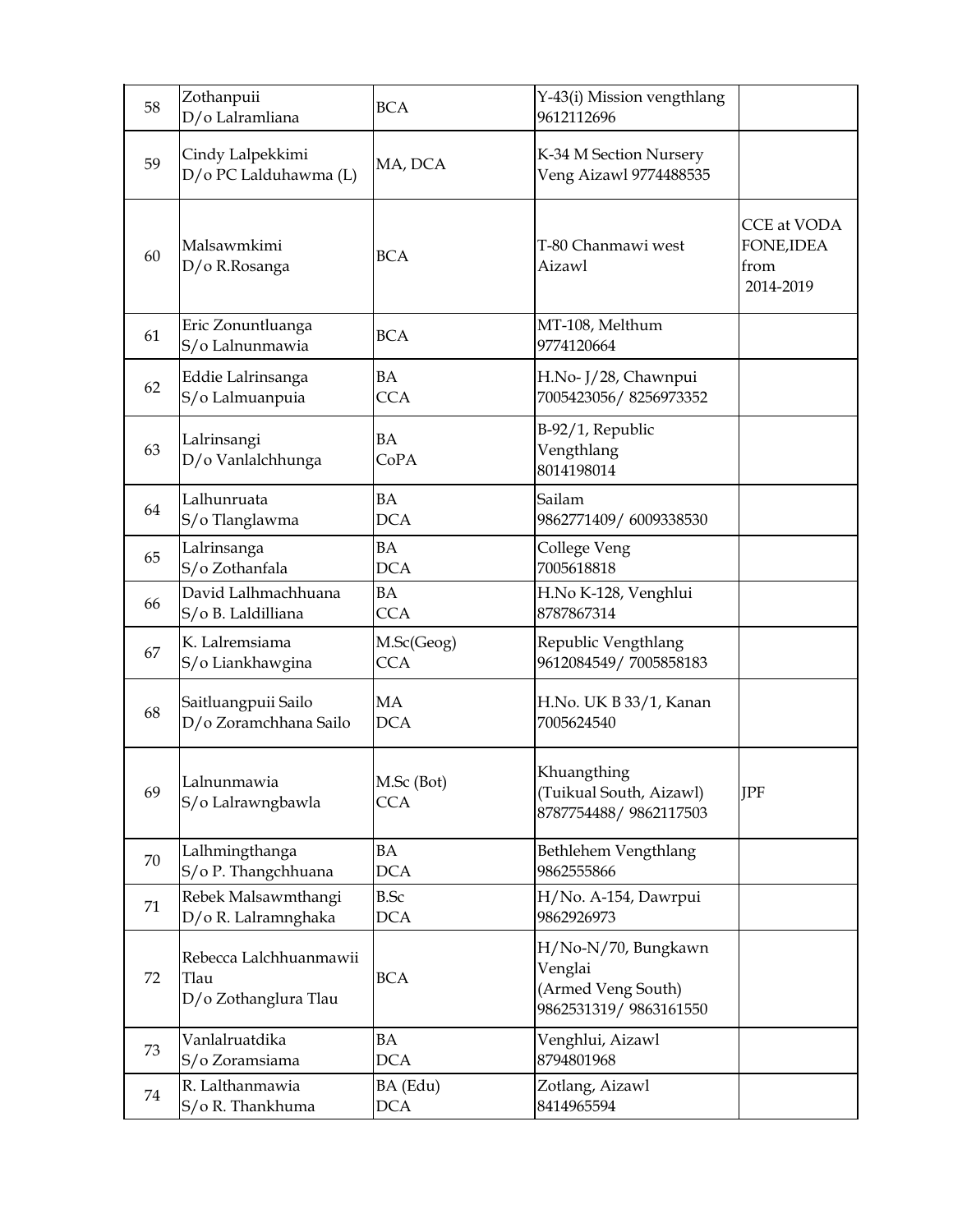| 75     | MC. Lalchhanhimi<br>D/o MC. Lalhmingliana<br>(L)         | <b>MA</b><br><b>DCA</b>           | H.No-Y-43/1, Bungkawn<br>South<br>9774162877                   |            |
|--------|----------------------------------------------------------|-----------------------------------|----------------------------------------------------------------|------------|
| 76     | Francis Lalhmingsanga<br>S/o Councilthanga               | BA<br>CCC                         | D-27, Vanapa Section,<br>Ramthar Veng, Aizawl<br>7005618756    |            |
| 77     | K. Lallawmkima<br>S/o K. Lalrina                         | BA (Pol.Sc),<br><b>CCA</b>        | DIC Quarter, Ramhlun<br>Venglai, Aizawl<br>9366292829          | CRM(PMKVY) |
| 78     | Vanlalsawma<br>S/o Zalenthanga                           | B.Sc (Geog)<br><b>DCA</b>         | <b>Tuithiang Veng</b><br>Aizawl                                |            |
| 79     | Lalhminghlua<br>S/o C. Lalhmunliana                      | <b>BA</b><br><b>DCA</b>           | Chanmari West<br>7085933977                                    |            |
| 80     | F. Lalawmpuia<br>S/o F. Ngaihdawla                       | BA (Pol.Sc)<br><b>DCA</b>         | Republic Vengthlang<br>7641022464                              |            |
| 81     | Lalhmingmawii<br>D/o Lalhlimpuia                         | BA (Eng)<br><b>DCA</b>            | $H.No-V/83$<br>Sateek Hmunsam<br>8730924503                    |            |
| 82     | Judy Lalmuanzuali<br>D/o Vanlalchhuana                   | <b>BA</b><br><b>DCA</b>           | Electric Veng, Aizawl<br>8416048631                            |            |
| 83     | Zoremsanga<br>S/o Dengkhuma (L)                          | <b>BA</b><br><b>DCA</b>           | B-57, Section IV<br><b>Tuikual South</b><br>8575136570         |            |
| 84     | Vanlalsiama<br>S/o Dothuama (L)                          | <b>BA</b><br><b>DCA</b>           | Sateek (Darlawn)<br>9862082599                                 |            |
| 85     | Lalnunziri<br>D/o Lalzidinga                             | M.Sc<br><b>CCA</b>                | Ramthar North, Aizawl<br>9856414338                            |            |
| 86     | R. Lalrinnunga<br>S/o Lalchhuanmawia                     | B. Tech (ECE)<br>CCC              | College Veng, Aizawl<br>9856239841                             |            |
| $87\,$ | Lalramnghaki Chawngthu   MA (Socio)<br>D/o Chawngrohnuna | <b>DCA</b>                        | Nursery Veng, Aizawl<br>8794146540                             |            |
| 88     | JF. Lalruatfela<br>S/o F. Lalsanga                       | BA<br><b>DCA</b>                  | Armed Veng South, Aizawl<br>9862839260                         |            |
| 89     | F. Lalmuanpuia<br>S/o F. Lalbuaia                        | <b>BA</b><br>Dip in Comp Sc Engg  | H.No A-51/1, Ramhlun<br>South, Aizawl<br>9862304086/7005166453 |            |
| 90     | Lalchhanchhuaha<br>S/o Zorammawia                        | BA<br><b>DCA</b>                  | H.No E-16/B, Chanmari<br>Aizawl<br>9774370248                  |            |
| 91     | Joel Lalramdinmawia<br>Ralte<br>S/o Ramdinliani          | <b>B.Sc</b> (Maths)<br><b>DCA</b> | N-17, Model Veng<br>Lengpui<br>8575517873                      |            |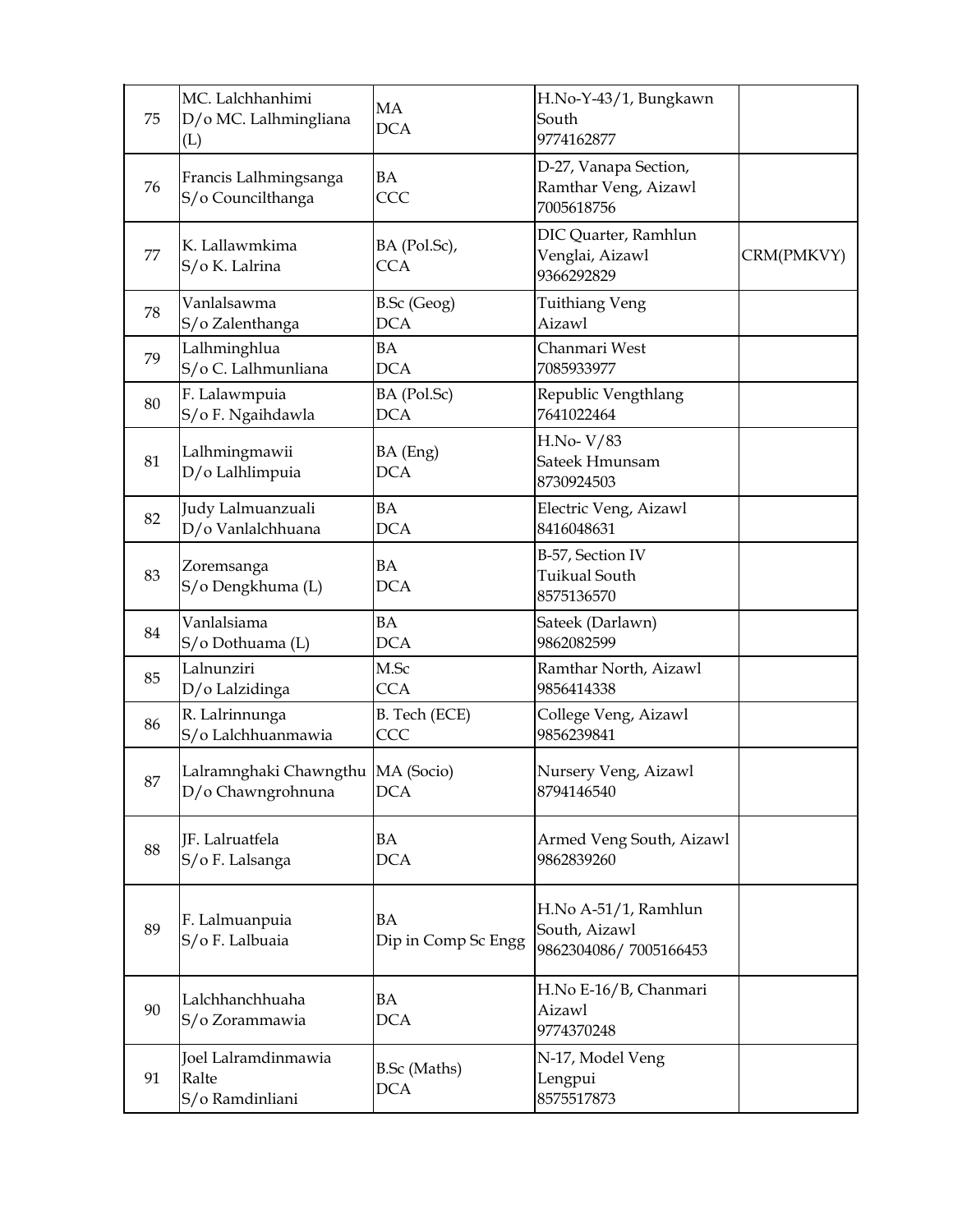| 92  | <b>B.</b> Laldintluangi<br>D/o B. Ramhluna (L)   | <b>BA</b><br>CCC                  | Khawzawl Dinthar Veng<br>7629971007                         |                                        |
|-----|--------------------------------------------------|-----------------------------------|-------------------------------------------------------------|----------------------------------------|
| 93  | Zorinawmi Khiangte<br>D/o Zonundanga<br>Khiangte | M.Sc (AG)<br><b>CCA</b>           | D-4, Zarkawt, Aizawl<br>7641038146                          |                                        |
| 94  | Malsawmzuala<br>S/o Lalhruaitluanga              | <b>BCA</b>                        | Vaivakawn<br>8974667918                                     |                                        |
| 95  | Lalbiaknii<br>D/o Vanlalmalsawma                 | MA (Edu)<br>D.El.Ed<br><b>DCA</b> | Chhinga Veng, Aizawl<br>8257983080                          |                                        |
| 96  | V. Zairemkima<br>S/o Lalchungnunga               | <b>BA</b><br><b>DCA</b>           | Samlukhai<br>878766332/6009721387                           |                                        |
| 97  | Saizampuii<br>D/o Lalhriatpuia Sailo             | <b>MA</b><br><b>DCA</b>           | New Chalrang<br>(Vaivakawn, Aizawl)<br>8974965145           |                                        |
| 98  | Angel Lalduhawmi<br>S/o V. Laldinsanga           | MA (Phil)<br>CCC                  | H/No: B-5, Tuikual South<br>8794339259                      |                                        |
| 99  | Amy Lalrinhlui<br>D/o Lalrinkhuma Ralte          | MA (Eng)<br><b>DCA</b>            | M-37/D, Bungkawn Tlang<br>Veng<br>7005090963/7629854936     |                                        |
| 100 | Laldinpuii<br>D/o FC. Liannghinga                | <b>BA</b><br><b>BCA</b>           | Venghlui, Aizawl<br>9612894740                              |                                        |
| 101 | Laltlankimi<br>D/o Lallianpuia                   | <b>B.Sc</b><br><b>DCA</b>         | H.No C-42, Field Veng<br>Republic Vengthlang<br>8575131027  |                                        |
| 102 | Zomuanawma<br>S/o David Vanlalhriata (L) DCA     | <b>B.Sc</b>                       | H.No A-59, Electric Veng<br>Aizawl<br>8413857003            |                                        |
| 103 | Lalawmpuii<br>D/o L.Laizika                      | <b>BA</b><br><b>DCA</b>           | Dawrpui Vengthar<br>8897389588                              |                                        |
| 104 | Rohmingliani<br>D/o Thanhlira                    | MA<br><b>DCA</b>                  | Venghlui, K-9<br>7005880542                                 |                                        |
| 105 | Jonathan LR Khiangte<br>LB Khawpuimawia          | <b>BA</b><br><b>DCA</b>           | H.No M163-1, Mission<br>Vengthlang<br>9089961899/7005807179 | H.No-M/163-I,<br>Mission<br>Vengthlang |
| 106 | V. Lalnunsanga<br>S/o Lalkunga                   | MA<br>DCA/CCA                     | L/32, Chawnpui<br>9774528566                                |                                        |
| 107 | R. Lalmuankimi<br>D/o R. Dengthanga (L)          | <b>BA</b><br><b>DCA</b>           | Vengthar Kolasib<br>H.No: VTZ-61<br>9862050904              |                                        |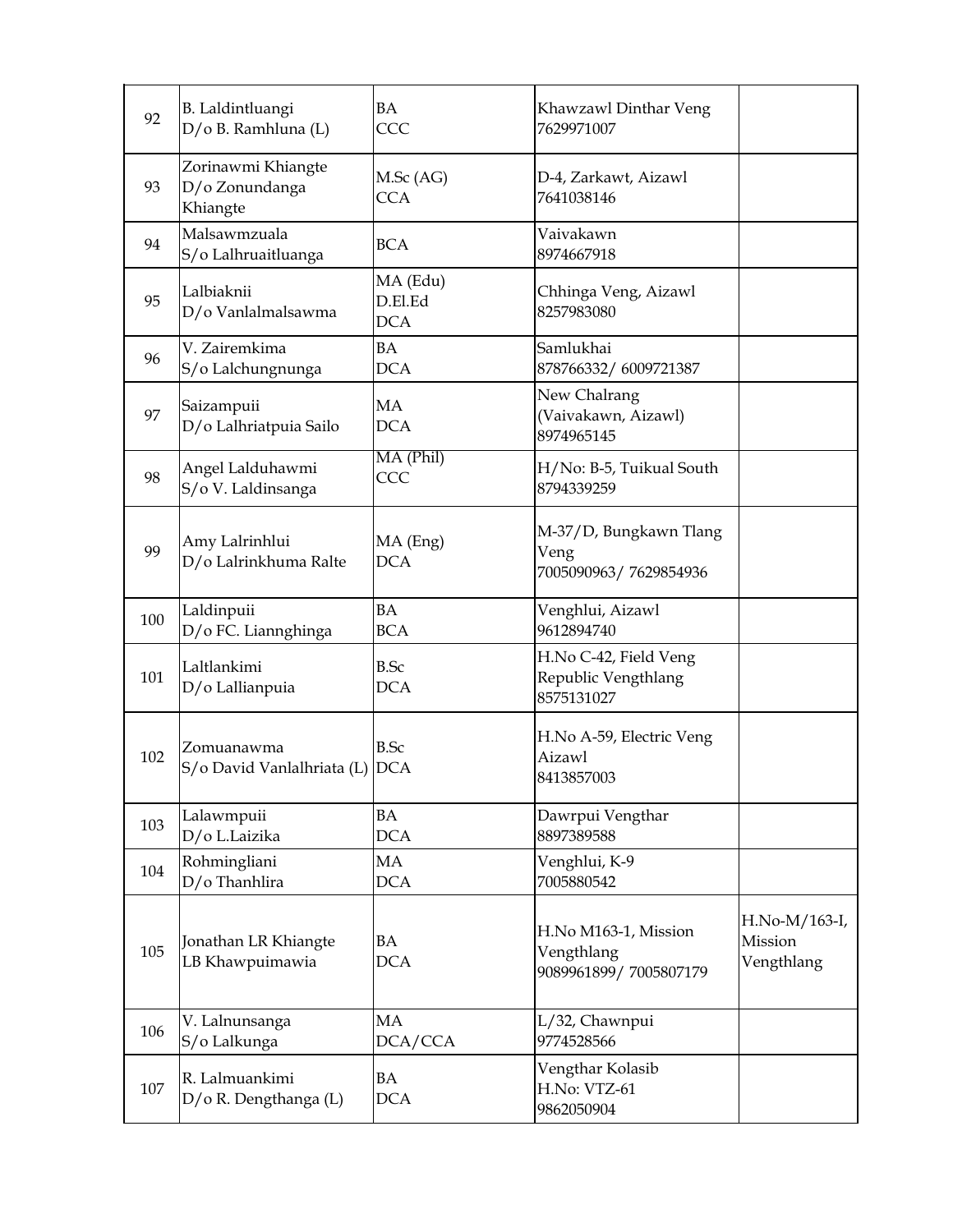| 108 | Lalrinhlui<br>D/o Lalmuanpuia                | <b>BA</b>                | Chaltlang, Tatkawng veng<br>8415009426           |  |
|-----|----------------------------------------------|--------------------------|--------------------------------------------------|--|
| 109 | Lalmuanawma<br>S/o Lalruatsanga              | BA<br><b>DCA</b>         | Khatla H/S Veng                                  |  |
| 110 | Lalmuanawma Ralte<br>S/o Lalruatsanga        | BA, DCA                  | Khatla H/s Veng, A-34<br>9774631633              |  |
| 111 | Henry Lalremtluanga<br>S/o Zosangliana       | MA<br><b>DCA</b>         | Dinthar-8794967524                               |  |
| 112 | Andrew Vanlalnghaka                          | <b>BSC</b>               | Tlang veng Sihphir                               |  |
| 113 | H.Lalrinkimi<br>D/o H.Lalrokima              | <b>MSC</b><br><b>DCA</b> | Hualnghohmun                                     |  |
| 114 | Lalrinfeli<br>D/o C.Laldawngliana            | <b>BSC</b><br><b>DCA</b> | Thingsulthliah Diakkawn<br>Area 7085206129       |  |
| 115 | Lalruatfeli<br>D/o K. Lalrintluanga          | BA<br><b>DCA</b>         | Tuikual North, Aizawl                            |  |
| 116 | Angela Zomuansangi<br>D/o Lalthlengliani (L) | <b>MCA</b>               | Govt. Complex<br>9612566823                      |  |
| 117 | Malsawmtluanga Varte<br>S/o Lalzuimawii      | BE                       | Dinthar<br>$DV-23-D$<br>9612829428               |  |
| 118 | Lalruatfela<br>S/o Lalluaia Sailo            | MA<br><b>CCA</b>         | New Mamit<br>Chanmari West, Aizawl<br>8837410368 |  |
| 119 | Lalsangzuali<br>D/o B. Vanlalnela            | BA                       | Ramhlun 'S'<br>8974319788                        |  |
| 120 | Robert Lalngilneiha<br>S/o F. Thandingliana  | M.Sc<br><b>DCA</b>       | Ramhlun 'N' 8729973601                           |  |
| 121 | Margareth Lalruatfeli<br>D/o F. Vanlalmuana  | M.SC<br><b>DCA</b>       | Tuikual 'S'                                      |  |
| 122 | C. Lalhruaipuia<br>S/o C. Lalthanpuia (L)    | ΒA<br><b>DCA</b>         | Bethlehem Veng                                   |  |
| 123 | C. Vanlalruata<br>S/o C. Lalbiakzama         | BA<br><b>DCA</b>         | Thingsul, Tlangnuam<br>9612011251                |  |
| 124 | H. Lalrinsangi<br>D/o H. Lalrokima           | BA<br><b>CCA</b>         | Hualnghohmun<br>9774650958                       |  |
| 125 | Vanlalremsiama<br>S/o Thangsangena (L)       | MA<br><b>DCA</b>         | T-17, Zuangtui, Aizawl<br>8974626267             |  |
| 126 | Lalrorela<br>S/o Chhanhima                   | M.Com,<br><b>DCA</b>     | Kepran, Aizawl<br>Dawrpui Vengthar<br>9862382818 |  |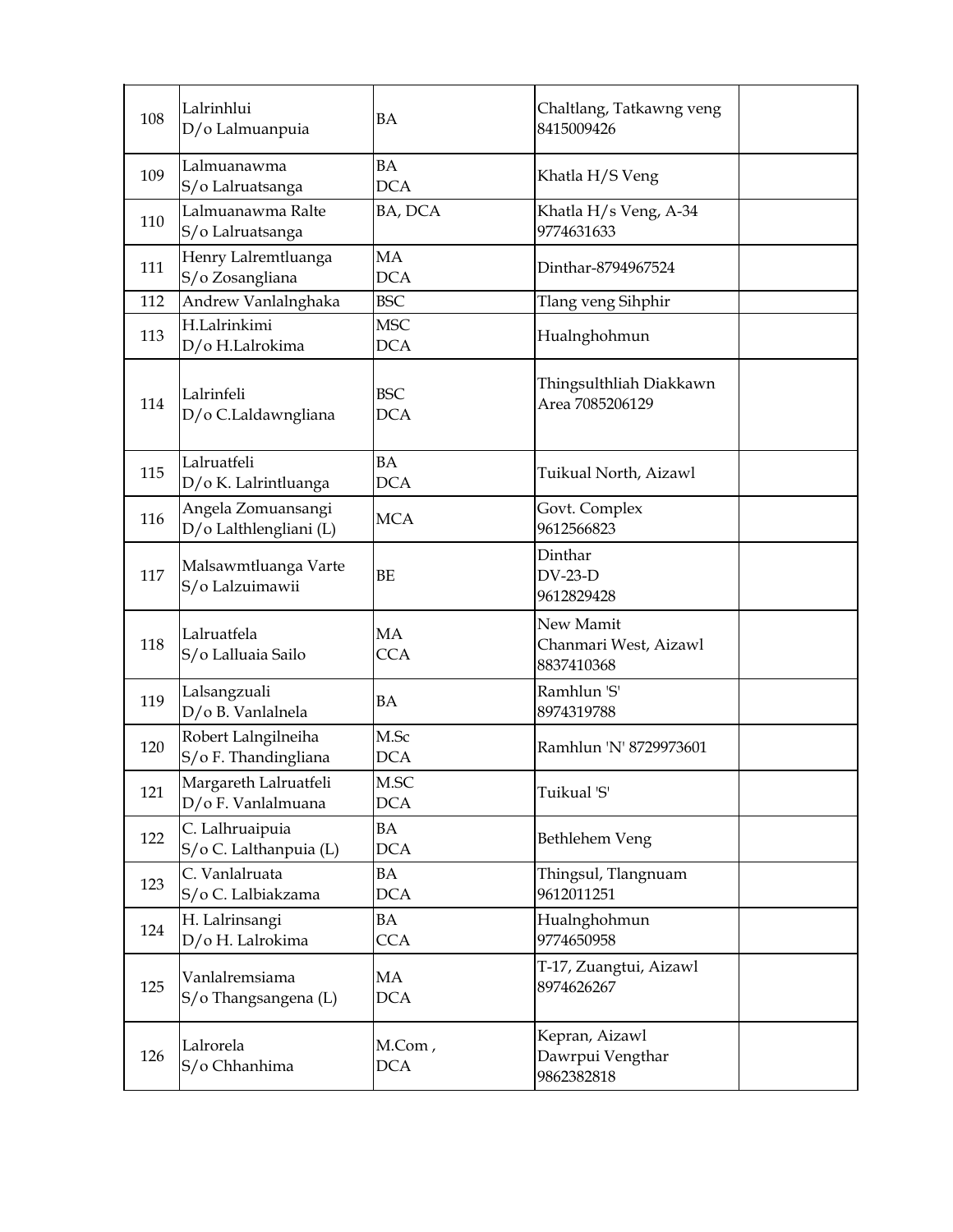| 127 | K. Lalrintluanga<br>S/o K. Rokunga                | <b>BCA</b>              | Venghlui, V-40/B<br>908960815                               |                                              |
|-----|---------------------------------------------------|-------------------------|-------------------------------------------------------------|----------------------------------------------|
| 128 | Lalramhmangaiha<br>S/o R. Lalngaihzuala (L)       | <b>BA</b><br><b>DCA</b> | Model Veng, Aizawl<br>9089684394                            |                                              |
| 129 | Lalhlimpuia<br>S/o Lalramlawma (L)                | <b>BA</b><br><b>DCA</b> | Electric Veng<br>9774949751                                 | DEO, DC Office<br>Aizawl                     |
| 130 | Zothanpuii<br>D/o Hmingthanzauva                  | BA<br><b>DCA</b>        | Mission Vengthlang<br>$H/No-Y13$<br>8974237731              |                                              |
| 131 | Esther Lalrindiki<br>D/o Lalrinkima               | <b>BA</b><br><b>DCA</b> | Sihphir Venghlun<br>8787641543                              |                                              |
| 132 | Zothanmawia Pachua<br>S/o Thanchungnunga          | MA<br><b>DCA</b>        | Zarkawt, Aizawl, A-28<br>9436365616                         | Online<br>Surveyor                           |
| 133 | Melvin Lalvenpuia<br>S/o R. M/S Dawngliana<br>(L) | MA<br><b>DCA</b>        | ITI Veng, 9774778429                                        |                                              |
| 134 | Zothanmawia Sailo<br>S/o Lalhmingliana            | <b>BCA</b>              | Tlangnuam Vengthar<br>6009041664                            |                                              |
| 135 | Vanlalvenhima<br>S/o P.C Ronghinglova             | <b>BA</b><br><b>DCA</b> | Ramhlun Sport Complex<br>9612385175                         |                                              |
| 136 | Zohmunpuia<br>S/o C. Vanlallawma                  | <b>BA</b><br><b>DCA</b> | Venghlui, H.No-K190<br>8416045452                           |                                              |
| 137 | Belinda Ramnunsangi<br>D/o F. Lalchhuanawma       | BBA,<br><b>CCA</b>      | Govt. Complex<br>9612260269                                 |                                              |
| 138 | David Lalthazuala<br>S/o Larizapa                 | <b>MCA</b>              | Chanmari West, Aizawl<br>9612260269                         |                                              |
| 139 | Lalhriatzuala<br>S/o Vanlalpeka                   | <b>BA</b><br><b>DCA</b> | N. Street, Mission Veng<br>9774284396                       |                                              |
| 140 | Isaac Lalhunruata<br>S/o Liankunga (L)            | BA, BCA                 | North Serzawl, Tuikual<br>South Aizawl<br>8258893353        |                                              |
| 141 | Lalnunmawia<br>S/o C. Lalengzaua                  | BA, CCA                 | Hlimen, H.No-A-4<br>8974615154,8837362278                   |                                              |
| 142 | H. Lallawmsanga<br>S/o Lalchungnunga (L)          | M.Sc<br><b>DCA</b>      | Luangmual, A-119/1<br>8414919965                            |                                              |
| 143 | Joseph Lalrinpuia<br>S/o Albert VL Lawma          | <b>BCA</b>              | Luangmual, Y-34(C)<br>Chhangurkawn<br>8794581311/8787467933 | Computer<br>Lecturer, DEO<br>H&<br>FWD,DM&RD |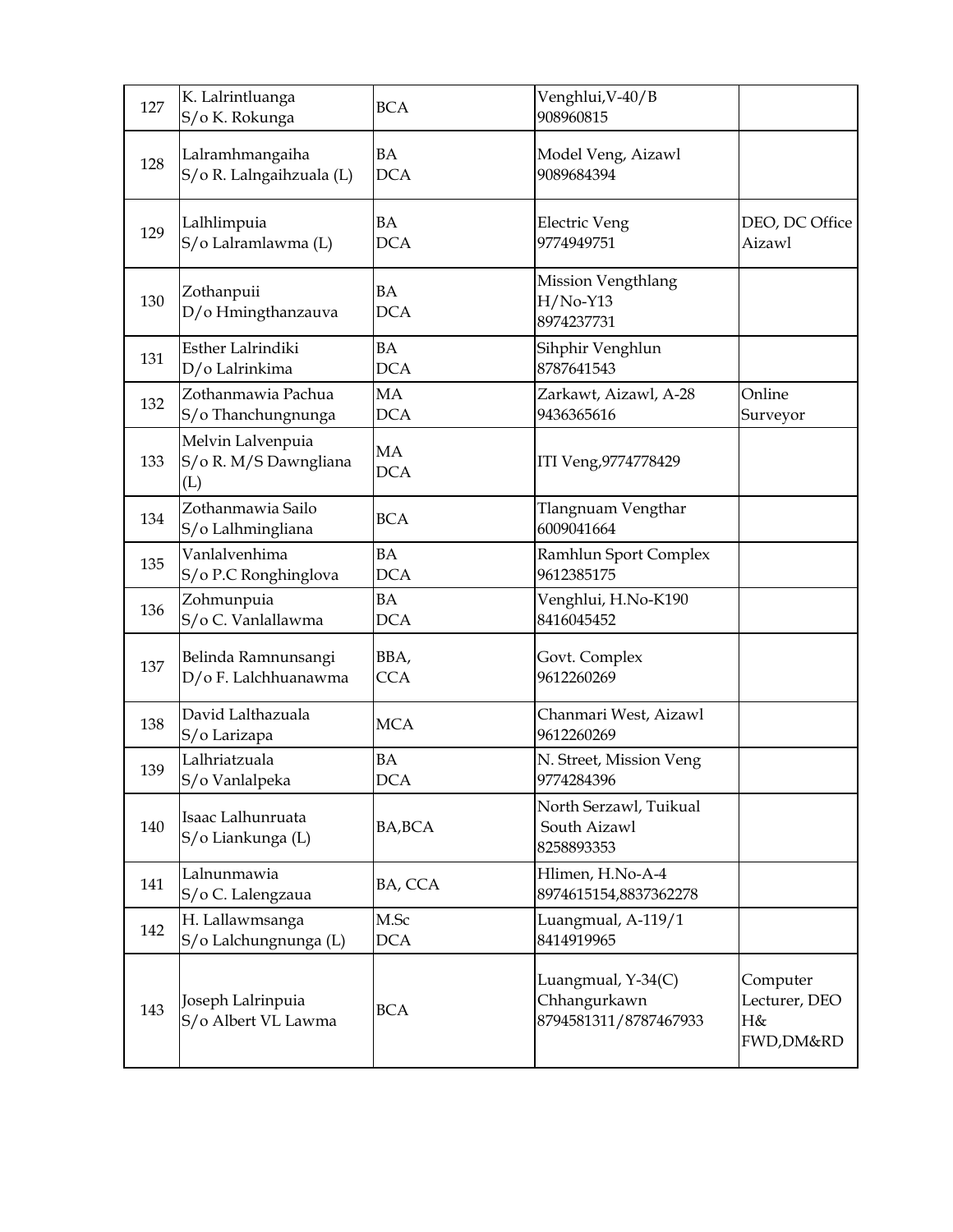| 144 | Lalremruata<br>S/o Sangthankima              | <b>MCA</b>                     | Muanna Veng, Aizawl<br><b>MV15</b><br>9856789630                  |             |
|-----|----------------------------------------------|--------------------------------|-------------------------------------------------------------------|-------------|
| 145 | R. Lalthansanga<br>S/o R. Lalmuanpuia        | <b>BA</b><br><b>DCA</b>        | Muallungthu H.No-M-180<br>8787836202                              | DEO in SRHS |
| 146 | Lalremdiki<br>D/o Lalngaihthanga             | BA, CCA                        | K-85, below PUC<br>College Veng<br>9856886697                     |             |
| 147 | C. Lalremruata<br>S/o C. Lalnithanga         | MA<br><b>CCA</b>               | Durtlang, Leitan,<br>$H.No.LS/A-17$<br>8972425029                 |             |
| 148 | Lalrinmawia<br>S/o Lalngaizuali              | <b>BCA</b>                     | Dawrpui Vengthar<br>9774440340                                    |             |
| 149 | Andrew Vanlalnghaka<br>S/o Joseph Chuauhluna | <b>B.Sc</b><br><b>DCA</b>      | <b>Tlang Veng Sihphir</b><br>7005013100                           |             |
| 150 | H. Lalrinkimi<br>D/o H. Lalrokima            | M.Sc<br><b>DCA</b>             | Hualnghohmun<br>8794783842                                        |             |
| 151 | Vanlalnghaka<br>s/o Laithianga               | BA, DCA                        | Chawnpui,<br>8730840510                                           |             |
| 152 | Thomas Lalthlamuana<br>s/o Lalengliana       | <b>BA</b>                      | Tuidam<br>Lower Kanan, Aizawl<br>8787880110/7085481043            |             |
| 153 | Zothansanga<br>s/o Lalthanchhunga            | <b>B.Tech</b>                  | A-12, Upper Republic<br>7005925749                                |             |
| 154 | Lalnunsiami<br>d/o Lalnunthara               | Bsc, DCA                       | Thuampui, H/No. C-8A,<br>Ainawn Section.<br>8794192120/7005432018 |             |
| 155 | K.Vanlalhruaizela<br>s/o K.Vanlalchhuanga    | BB.sc(physics)<br>DCA(1st sem) | Armed Veng, A-71/A<br>9612203803                                  |             |
| 156 | Zonunsang<br>s/o Sanghluna                   | BA, DCA                        | Bethlehem Vengthlang<br>8014124238/7629975011                     |             |
| 157 | Joseph Ramdinmawia<br>s/o R.Laldingliana     | MA(History)<br>CCC, DCA        | ITI Veng, Aizawl<br>8794580704/7005289399                         |             |
| 158 | V.Lalrinawma<br>s/o Lalvensanga              | BA, CCA                        | V-126 (A), College Veng<br>Aizawl<br>7005312816/9612755891        |             |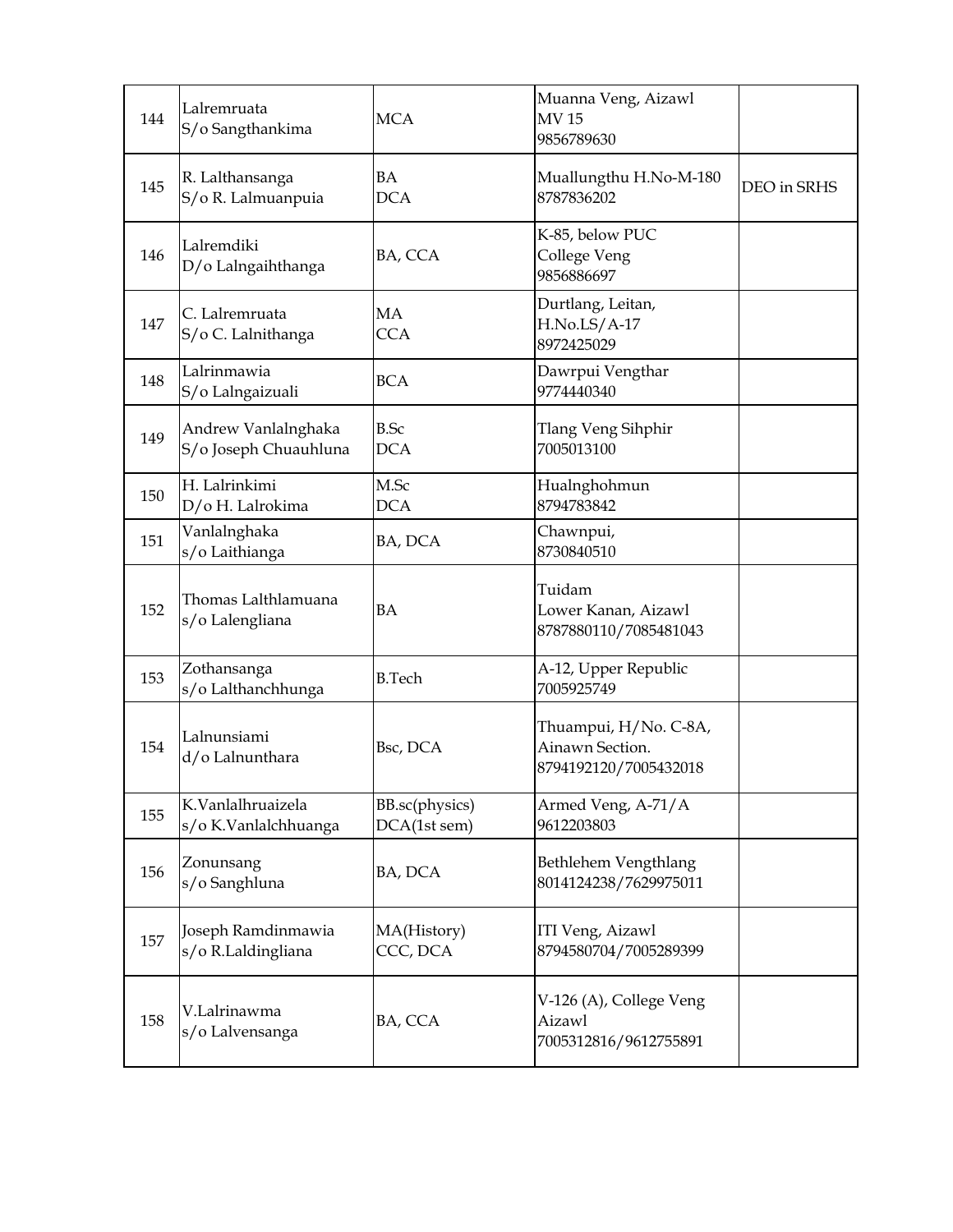| 159 | Vanlalbela Nungate<br>s/o Henkhum(L)        | <b>Bsc</b>               | CB W/22<br>Bazar Veng Zemabawk<br>North<br>9862011376                 |         |
|-----|---------------------------------------------|--------------------------|-----------------------------------------------------------------------|---------|
| 160 | R.Lalliantluanga<br>s/o R.Roliana           | BA, CCA                  | Zohnuai, Lunglei<br>Near BCM Church<br>9612246733, 7005014194         |         |
| 161 | Mary Lalthansiami<br>d/o C.Lalrinzuala      | BA, DCA, CCC             | South Kanan<br>9089568648/7005374779                                  |         |
| 162 | F.Lalrinhlui<br>d/o F.Lalchhuanliana        | BA, CCA                  | Phulpui<br>6009842324/6009684003                                      |         |
| 163 | K. Malsawma<br>s/o Lalthanliana(L)          | BA, CCA                  | H.No-124 Vanapa Section,<br>Tlangnuam Aizawl<br>9612529619/7005829054 | Teacher |
| 164 | Lalruatfeli<br>K.Lalrintluanga              | BA(Eco)<br>DCA-I         | Tuikual North, Aizawl<br>8794766123                                   |         |
| 165 | Saidingpuia Sailo<br>s/o Malsawmkima        | BA, CCA                  | C-1/4 Chhinga Veng<br>Chawngbuaia Colony<br>9862271229/9436376366     |         |
| 166 | K.Lalchhanhima<br>Vanlaldika                | XII,BCA                  | Armed Veng South, Aizawl<br>8014159657                                |         |
| 167 | Johan Zorinpuia Fanai<br>s/o F.Lallianmawia | BA, DCA                  | Cherhlun<br>Dinthar, Aizawl<br>7628019548                             |         |
| 168 | Lalremdkiki<br>D/o Lalngaihthanga           | BA, Computer Certificate | PUC College Veng Aizawl<br>9856886697                                 |         |

| <b>NAME OF POST - DATA ENTRY OPERATOR</b> |                                            |                                    |                                                       |                |
|-------------------------------------------|--------------------------------------------|------------------------------------|-------------------------------------------------------|----------------|
|                                           |                                            | <b>NAME OF DISTRICT - SERCHHIP</b> |                                                       |                |
| Sl No                                     | <b>NAME</b>                                | <b>OUALIFICATION</b>               | Address & Ph. No                                      | <b>Remarks</b> |
|                                           | VL. Ruatpuia<br>S/o VL. Sangpuia           | BCA,<br><b>MSW</b>                 | Chhingchhip Venglai,<br>9089668841/7005235053         |                |
|                                           | Ht. Malsawmkima<br>S/o HT. Thanghmingliana | BA, DCA                            | Bazar Veng, Serchhip<br>$H/No. B-30(A)$<br>8974930496 |                |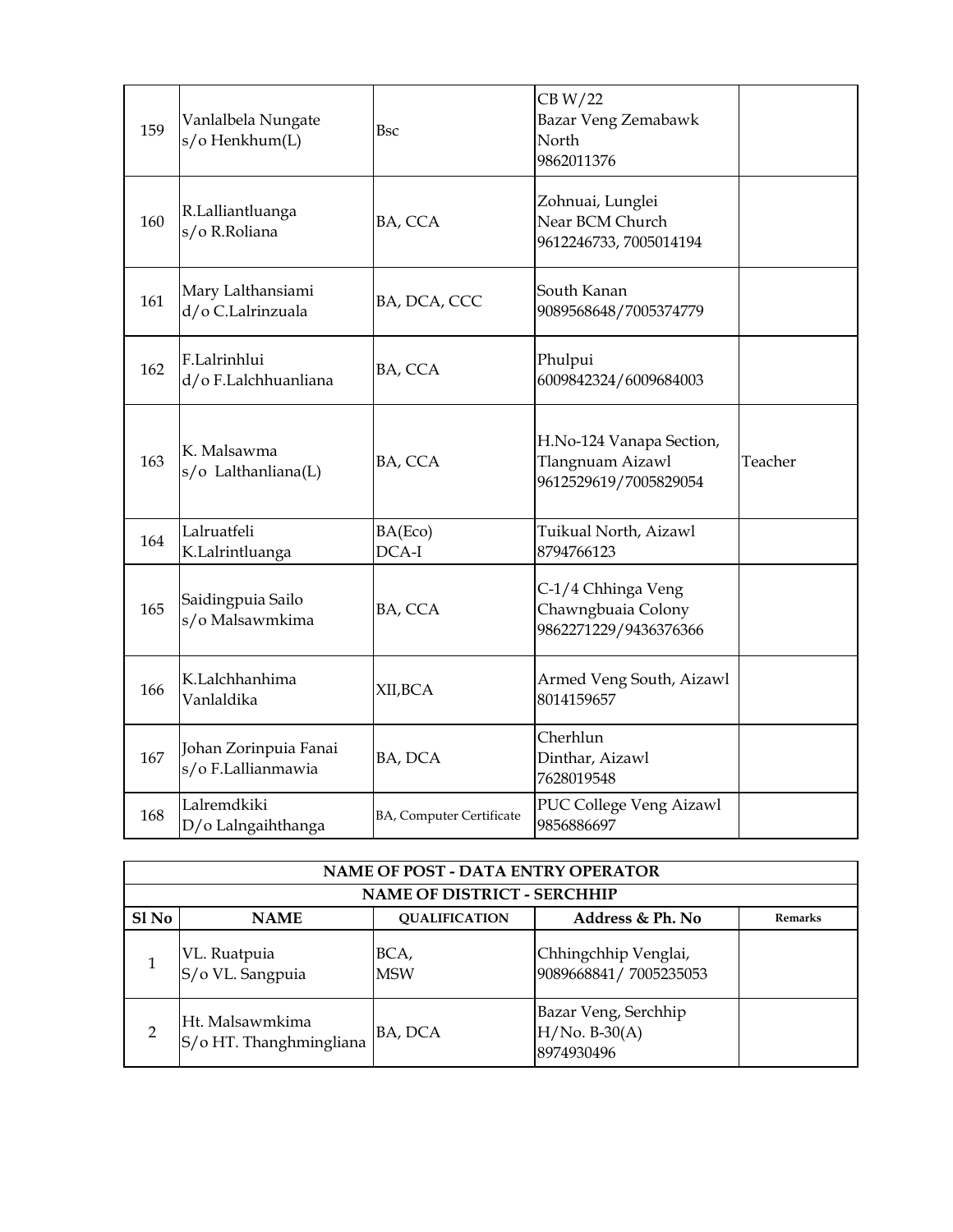| 3              | Lalrinpuia<br>S/o Suakkhuma            | M.A (Eco), DCA                              | H/No 47, Dam Veng,<br>Thentlang<br>8014657336                             |                                                            |
|----------------|----------------------------------------|---------------------------------------------|---------------------------------------------------------------------------|------------------------------------------------------------|
| $\overline{4}$ | Lalbiaksiami<br>D/o Lalhluna           | <b>BA</b><br>Dip in Electronic &<br>Comm Er | N. Mualcheng, Serchhip<br>(Tuikhuahtlang, Aizawl)<br>8014497263           |                                                            |
| 5              | Lalnunzauva<br>S/o P. Lalduhawma       | BA<br><b>DCA</b>                            | Vengchhak, Near<br>Handloom, Kanghmun<br>South<br>9863282942 / 8787762694 |                                                            |
| 6              | Lalrinpuia                             | M.A (Eco), DCA                              | H/No 47, Dam Veng,<br>Thentlang<br>8014657336                             |                                                            |
| 7              | R. Zonunfeli<br>d/o R.Lalremchhunga    | <b>BCA</b>                                  | H.No - K-208<br>Kawn Veng, Chhiahtlang<br>9402182507/8730846891           |                                                            |
| 8              | Vanlalthakima<br>S/o Lalthazuala       | <b>BCA</b>                                  | Hmuntha, H/N0 T-48<br>(K/B-6, Edenthar, Aizawl)<br>9612200392/7005681548  |                                                            |
| 9              | T. Malsawmzuala<br>S/o Lalsipaia       | $M.Sc$ (IT)                                 | Chanmari, Serchhip<br>(S/6-12/B, Bawngkawn)<br>8575515767                 |                                                            |
| 10             | Lalchhanchhuahi<br>d/o Siamhmingthanga | <b>MA</b><br><b>DCA</b>                     | East Lungdar<br>9612673237                                                |                                                            |
| 11             | V.Lalduhzuala<br>s/o V.Lalnghinglova   | BA, DOEACC "A"<br>Level                     | Tuikhuah Veng Serchhip                                                    | DEO - PMKSY-<br><b>WDC</b> Serchhip<br>$10 \,\mathrm{yrs}$ |
| 12             | Lalnunsangi<br>d/o Lalruatliana Sailo  | BA<br><b>DCA</b>                            | Keitum<br>(Bawngkawn South)                                               |                                                            |
| 13             | Vanlalvenhima<br>s/o Lalrova           | M.Sc<br><b>CCA</b>                          | Chanmari, SerchhipH/No<br>$E(L)-1$<br>(Rangvamual, Aizawl)<br>7014350787  |                                                            |
| 14             | Lalthantluanga<br>s/o K.Lalngaizuala   | BA (PA)                                     | E. Lungdar<br>8415880680                                                  |                                                            |
| 15             | Lalbiakhluna<br>s/o Lalchungnunga      | BA, CCA                                     | Vengchung Serchhip<br>Eklavya Road<br>8794141871                          |                                                            |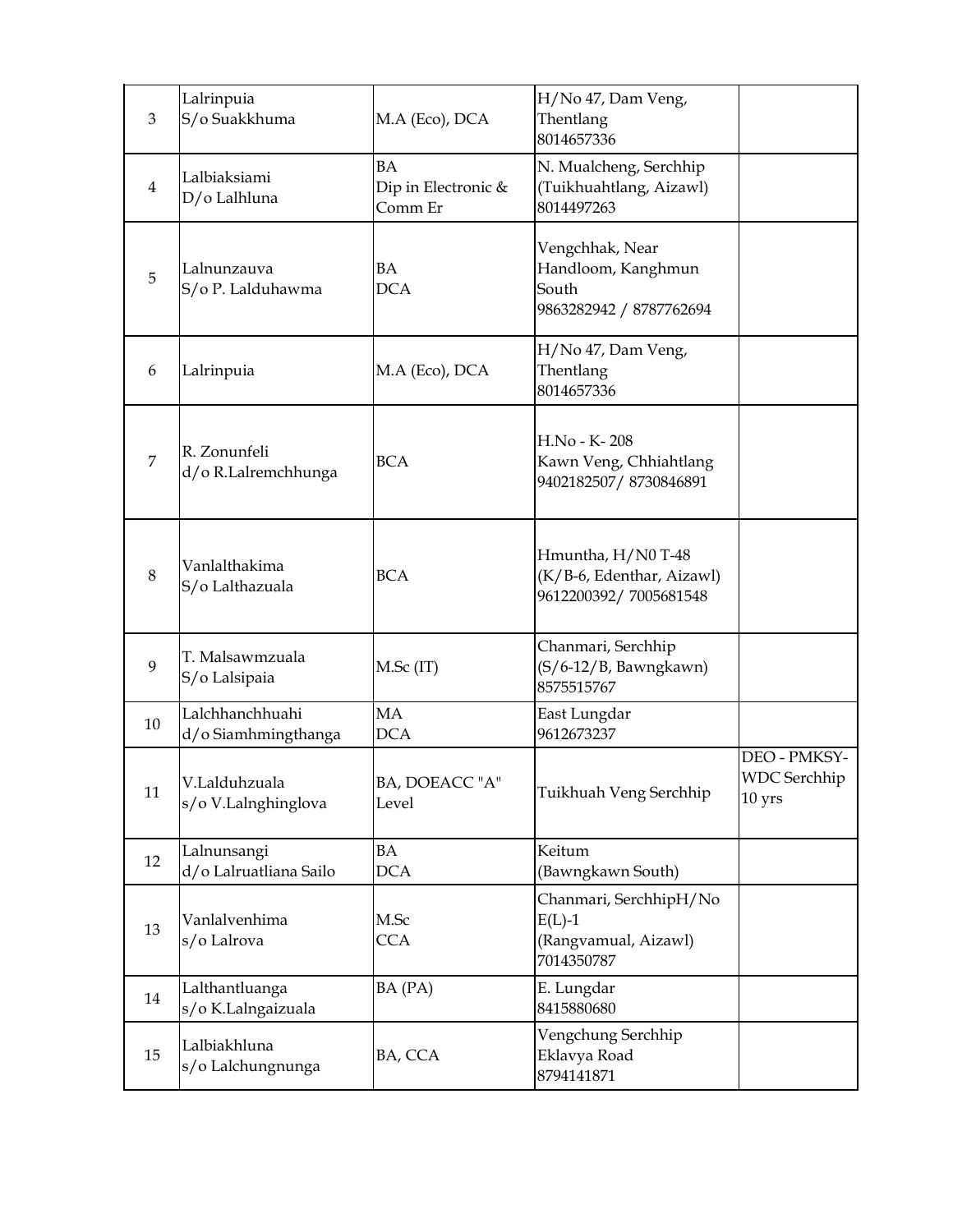| 16 | R. Lalremruata<br>s/o R. Vanlalhluta          | <b>BCA</b>              | Bangla Veng, Vanlaiphai<br>H/No.A-38, Chanmari<br>8014444212 |  |
|----|-----------------------------------------------|-------------------------|--------------------------------------------------------------|--|
| 17 | Andrew Lalbiakkima<br>s/o H. Lalsiamliana (L) | B.Sc<br><b>CCA</b>      | Bazar Veng, Serchhip<br>9436792046                           |  |
| 18 | Lalrinmawia<br>s/o Lalngaizuali               | <b>BCA</b>              | Dawrpui Vengthar,<br>Aizawl 9774440340                       |  |
| 19 | Lalthianghlima<br>s/o HD Zadinglian           | B.Com, DCA<br>(1st Sem) | Kawn Veng Chhiahtlang<br>9862484471                          |  |
| 20 | James Ralte<br>s/o B.Lalchhuana               | BA(Pol.sc)<br>CCC       | VL-78, Venglai<br>Chhingchip<br>9366830348                   |  |

|                | <b>NAME OF POST - DATA ENTRY OPERATOR</b> |                                                     |                                                                                             |                            |  |
|----------------|-------------------------------------------|-----------------------------------------------------|---------------------------------------------------------------------------------------------|----------------------------|--|
|                |                                           | <b>NAME OF DISTRICT - CHAMPHAI</b>                  |                                                                                             |                            |  |
| $S1$ No        | <b>NAME</b>                               | <b>QUALIFICATION</b>                                | Address & Ph. No                                                                            | <b>Remarks</b>             |  |
| $\mathbf{1}$   | Liandinga Varte<br>S/o Dalthanga Varte    | M.Sc (Geog), DCA                                    | Present Add: V-138, College<br>Veng<br>Per Address: Vaikhawtlang,<br>Champhai<br>8794253457 |                            |  |
| 2              | H.Rodingliana<br>S/o H.Remsiama           | MA, CCA                                             | Zote Champhai<br>9612212263                                                                 | <b>DEO</b>                 |  |
| 3              | Lalnunmawia<br>S/o Lalrawngbawla          | M.Sc (Bot)<br><b>CCA</b>                            | Khuangthing<br>(Tuikual South, Aizawl)<br>8787754488/9862117503                             | <b>IPF</b>                 |  |
| $\overline{4}$ | K. Lalmalsawma<br>S/o K. Lalremliana      | Bachelor Degree in<br><b>Electrical Engg</b><br>CCC | Zotlang, Champhai<br>8119883789                                                             |                            |  |
| 5              | R. Vanlalenkawli<br>D/o R. Lianzika (L)   | M.Sc<br><b>CCA</b>                                  | K-46, Venglai Champhai<br>9862596730                                                        |                            |  |
| 6              | Hrangthansanga<br>S/o Hrangdawla          | $M.Sc$ (Psy)<br><b>DCA</b>                          | TN-59 Hnahlan<br>(VK-56A Galilee Veng<br>Zemabwk, Aizawl)<br>85757110621/6381697567         |                            |  |
| $\overline{7}$ | Vanlalzari<br>D/o Zadanga Sailo           | BA<br>CCC                                           | Venglai, Champhai<br>8729964836                                                             | Worked as<br>WDT for 8 Yrs |  |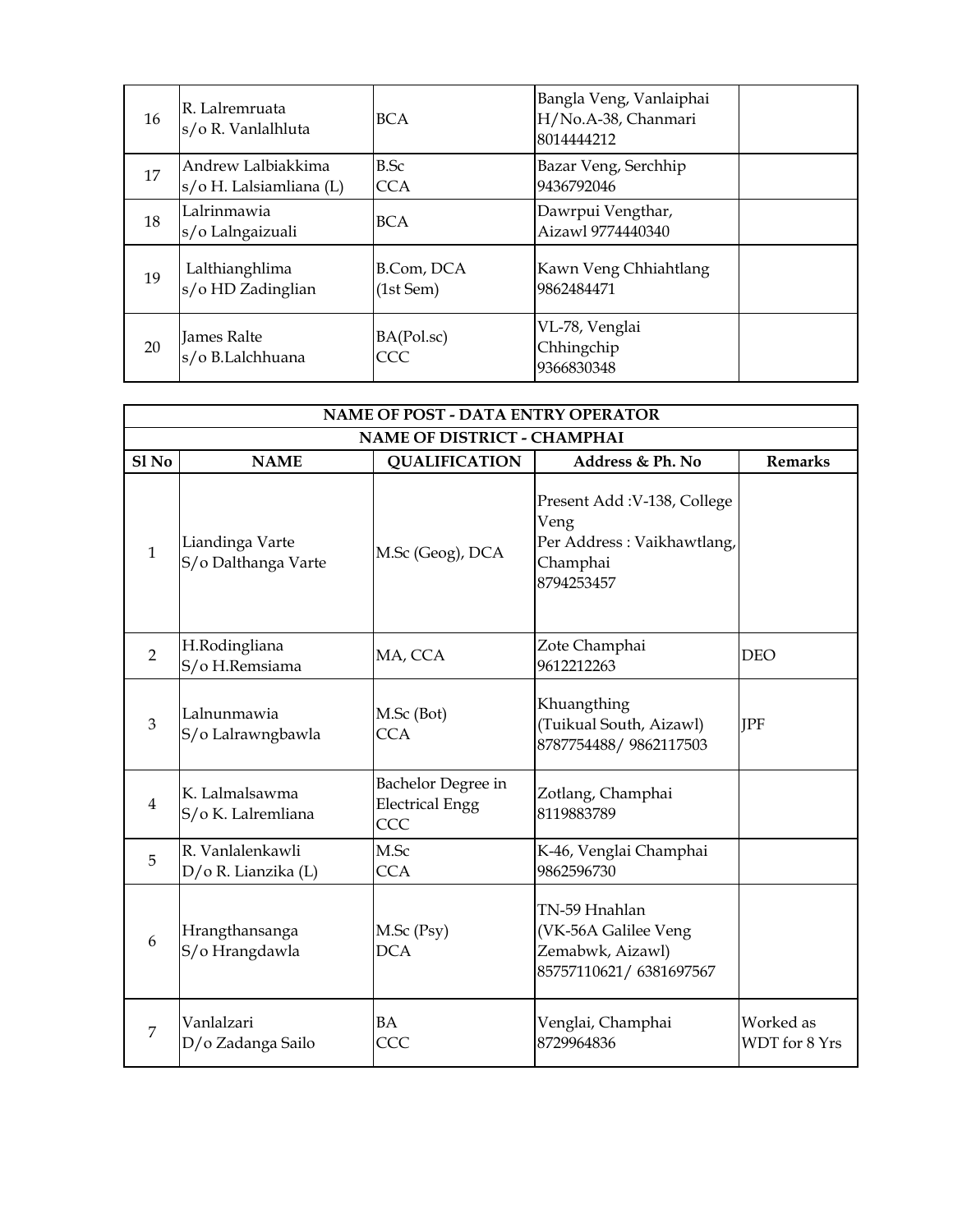| 8  | C. Lalramchhana<br>S/o C. Lawmkima                | <b>MCA</b>                     | Samthang<br>9615894260/8413827896                                        | Not Mentioned |
|----|---------------------------------------------------|--------------------------------|--------------------------------------------------------------------------|---------------|
| 9  | Biakthangpuii<br>D/o Zahmingthanga                | BA<br><b>DCA</b>               | Zawra Veng near<br>Zero Point, Farkawn<br>7630079110                     |               |
| 10 | Lalrinmawia<br>S/o Lalngaizuali                   | <b>BCA</b>                     | Dawrpui Vengthar<br>9774440340                                           |               |
| 11 | Thanglunlala Shoute<br>s/o Gindeihpiang<br>shoute | Msc Microbiology<br><b>DCA</b> | 212 Bethel V<br>section, Champhai<br>9862394532                          |               |
| 12 | HS. Lalventhangi<br>D/o HS. Zoramliana            | M.Tech (CSE)                   | IB Veng, Champhai<br>Vengthlang<br>9882929706                            |               |
| 13 | LC Lalzamlova<br>s/o Zahmingthanga                | BA, CCA                        | Farkawn<br>Vanapa section,<br>Lungsir Mamit<br>7629970627/<br>9863218729 |               |

| <b>NAME OF POST - DATA ENTRY OPERATOR</b> |                                          |                                 |                                                          |                |
|-------------------------------------------|------------------------------------------|---------------------------------|----------------------------------------------------------|----------------|
|                                           |                                          | <b>NAME OF DISTRICT - MAMIT</b> |                                                          |                |
| $S1$ No                                   | <b>NAME</b>                              | <b>QUALIFICATION</b>            | Address & Ph. No                                         | <b>Remarks</b> |
| 1                                         | Lucy Laldinmawii<br>D/o Lalbiakkima      | MA (RD), BCA                    | Govt Complex, Aizawl<br>9774091545                       |                |
| $\mathfrak{D}$                            | C. Lalhmachhuana<br>S/o Vanlalchhunga    | M.Sc (Botany),<br><b>DCA</b>    | Rengdil<br>(C-35, Mission Veng,<br>Aizawl)<br>8414965296 |                |
| 3                                         | Lalnunchami<br>D/o J.P Hrangliana        | <b>BCA</b>                      | Phuldungsei<br>(Dinthar, Aizawl)<br>8974830981           |                |
| 4                                         | H. Lalfakawmi<br>D/o Vanlalsawma         | BA (Hist)<br>CCA.               | Ramthar, Aizawl<br>8794047803                            |                |
| 5                                         | Malsawmkima<br>S/o Engkimtitheia         | BBA, DCA                        | Hriphaw Mamit<br>Venghlui Aizawl (Pre Add)<br>8974198898 |                |
| 6                                         | PC Samuel Lalrinzuala<br>S/o PC Ramliana | MCA, BCA                        | Thenhlum Lunglei<br>9862268500                           |                |
| 7                                         | Lalramnghaki<br>D/o F. Zoramsanga (L)    | BA (Pol.Sc)<br><b>CCA</b>       | Zawlnuam Vengpui<br>(Kanan, LK-10)<br>8131059724         |                |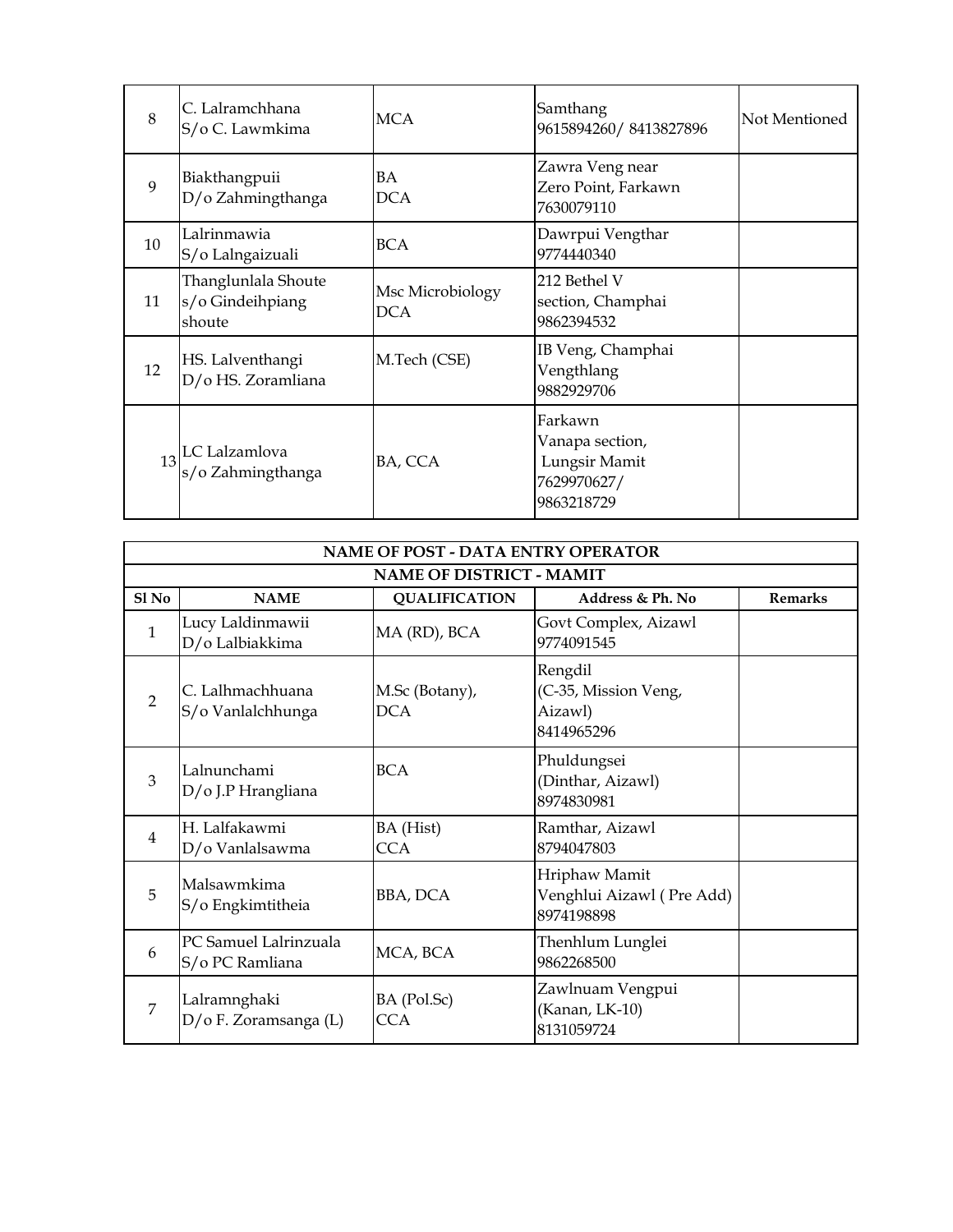| 8  | Rosangpuii<br>D/o Laldikkima                    | BA<br><b>CCA</b>                  | Kawrthah<br>(Mission Vengthlang)<br>8794942881/6009106025 |  |
|----|-------------------------------------------------|-----------------------------------|-----------------------------------------------------------|--|
| 9  | Joel Lalramdinmawia<br>Ralte<br>S/o Ramdinliani | <b>B.Sc</b> (Maths)<br><b>DCA</b> | N-17, Model Veng<br>Lengpui<br>8575517873                 |  |
| 10 | Lalhmachhuana Sailo<br>S/o Lalnghinglova        | B.Com<br><b>DCA</b>               | Luangpawl                                                 |  |
| 11 | Lalhnuna<br>S/o V.L Ruata                       | BA, 'O' Level,<br><b>DOECCA</b>   | Reiek, Mamit                                              |  |
| 12 | Lalrinmawia<br>S/o Lalngaizuali                 | <b>BCA</b>                        | Dawrpui Vengthar                                          |  |

| <b>NAME OF POST - DATA ENTRY OPERATOR</b> |                                                                 |                            |                                                                                                     |         |  |  |
|-------------------------------------------|-----------------------------------------------------------------|----------------------------|-----------------------------------------------------------------------------------------------------|---------|--|--|
|                                           | <b>NAME OF DISTRICT - KOLASIB</b>                               |                            |                                                                                                     |         |  |  |
| $SI$ No                                   | <b>NAME</b>                                                     | <b>QUALIFICATION</b>       | Address & Ph. No                                                                                    | Remarks |  |  |
| $\mathbf{1}$                              | HS. Lalremsiama<br>S/o H.S Lalmalsawma                          | B.Sc (Stat),<br><b>DCA</b> | Venglai, Hortoki<br>8787856936                                                                      |         |  |  |
| $\overline{2}$                            | Chongkungthanga<br>Nampui<br>S/o Kaisangloma Nampui DCA         | B.D,<br>$BA$ ,             | Per : Electric Veng, Haflong<br>Dima Hasao, Assam<br>Pre: Kawnpui Venglai,<br>Kolasib<br>8474065192 |         |  |  |
| $\overline{3}$                            | Joseph<br>Chawnghmingmuana<br>S/o Felix Sangkima                | MA, CCA                    | Tmpui Veng, Kolasib<br>9774123347                                                                   |         |  |  |
| 4                                         | Krosshnehfamkimi H.Biate<br>D/o Lalhmangaiha H.<br><b>Biate</b> | BA (Geog),<br><b>CCA</b>   | VL-E/28 Venglai East<br>Kolasib<br>(M-72, Ramhlun South<br>Aizawl)<br>8257896930/<br>6009163953     |         |  |  |
| 5                                         | Isak Lalramzau Tryte<br>S/o Lalkhawthang Tryte                  | BA, DCA,<br>CCC            | Vill.Saron, Block-1, Dima<br>Hasao, Assam<br>(H.No-93, College Veng,<br>Kolasib)<br>9085934417      |         |  |  |
| 6                                         | Melody Lalzawmliani<br>D/o K. Lalhmangaiha                      | BA, DCA                    | Thingdawl, Kolasib<br>8257002915                                                                    |         |  |  |
| 7                                         | Lalrohlua<br>S/o Ramhmachhuana                                  | BA, DCA                    | H.No-10, Saihapui<br>Vengchhak<br>8837236499                                                        |         |  |  |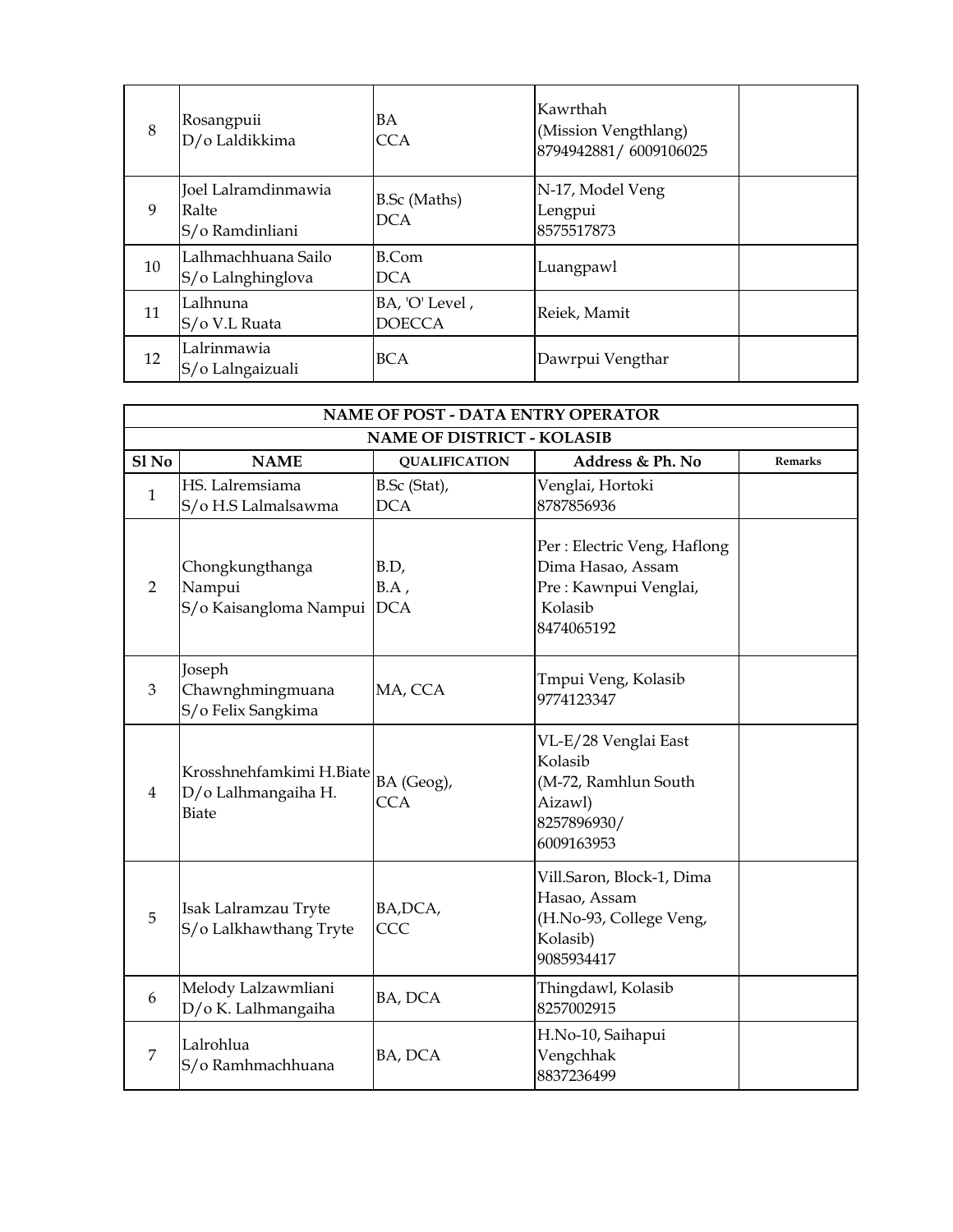| $8\,$ | Lalsangmawia<br>S/o Rammawii                     | BA (Pol.Sc)<br><b>DCA</b>      | Hall Veng, Vairengte<br>8794633464 / 9366080934                                | DEO in ILP<br>Gate |
|-------|--------------------------------------------------|--------------------------------|--------------------------------------------------------------------------------|--------------------|
| 9     | Lalrinsanga<br>S/o K.Vanlalhmuaka                | BA (Eco)<br><b>DCA</b>         | Thingdawl Venglai<br>8431955480                                                |                    |
| 10    | Lalchhanchhuahi<br>D/o Lalvensanga Varte         | BA (Eco)                       | College Veng, Kolasib<br>7005420182                                            |                    |
| 11    | Region Thanga<br>S/o R. Lalrawngbawla            | <b>MCA</b>                     | Mualvum, Kawnpui<br>7005927285                                                 |                    |
| 12    | Alex Lalhriatpuia Sailo<br>S/o Lalrinmawia Sailo | <b>MA</b><br><b>LLB</b><br>CCC | Venghlun Vairengte<br>7005648430                                               |                    |
| 13    | Zonunmawia<br>S/o Lalrinawma                     | <b>BCA</b>                     | H/No 199, Bairabi<br>9612498043                                                |                    |
| 14    | Lalmalsawma<br>S/o Lalzuala                      | BA (PA)<br>CCC                 | Venglai Ramhlun Veng<br>Kolasib                                                |                    |
| 15    | Lalthazeli Renthlei<br>S/o Ngaihawma Renthlei    | <b>BCA</b>                     | Venglai, Kawnpui<br>9862725300                                                 |                    |
| 16    | Ramdintluanga<br>D/o Lalthansanga                | <b>BCA</b>                     | Saiphai<br>(Ramthar Veng, Aizawl)<br>8132065484                                |                    |
| 17    | Lalbiakzuali<br>D/o Lalthanvawra                 | B.Sc, DCA                      | Kawnpui chhimveng<br>8729941377                                                |                    |
| 18    | Lalruatkima<br>S/o F.Lalrimawia                  | BA, CCA                        |                                                                                |                    |
| 19    | Lalchhandami<br>D/o Lalrimawia                   | MA<br><b>CCA</b>               | Hortoki, Kolasib<br>(Bethlehem, Aizawl)<br>7085933597                          |                    |
| 20    | Vanlalruata<br>S/o Zosanga                       | MA (Eng)<br>CCC                | Vengvhhak, Hortoki<br>(Vengchung, Upper<br>Republic H.No-B-84/1)<br>6295520620 |                    |
| 21    | Melina Lalvenhimi<br>D/o Lalmalsawma             | MA (RD)<br>Comp Operator       | H/No - D/17 'A' Khatla<br>South, Aizawl<br>9774568007                          |                    |
| 22    | Lalparmawii Tlau<br>D/o TBC Lalramthara          | BA<br><b>DCA</b>               | C-2, Lungdai<br><b>Hmar Veng</b><br>9612611739                                 |                    |
| 23    | Vanlalhluna<br>S/o Chhuanvawra (L)               | BA<br><b>DCA</b>               | C-61, Lunglei<br>Hmar Veng<br>8787318039                                       |                    |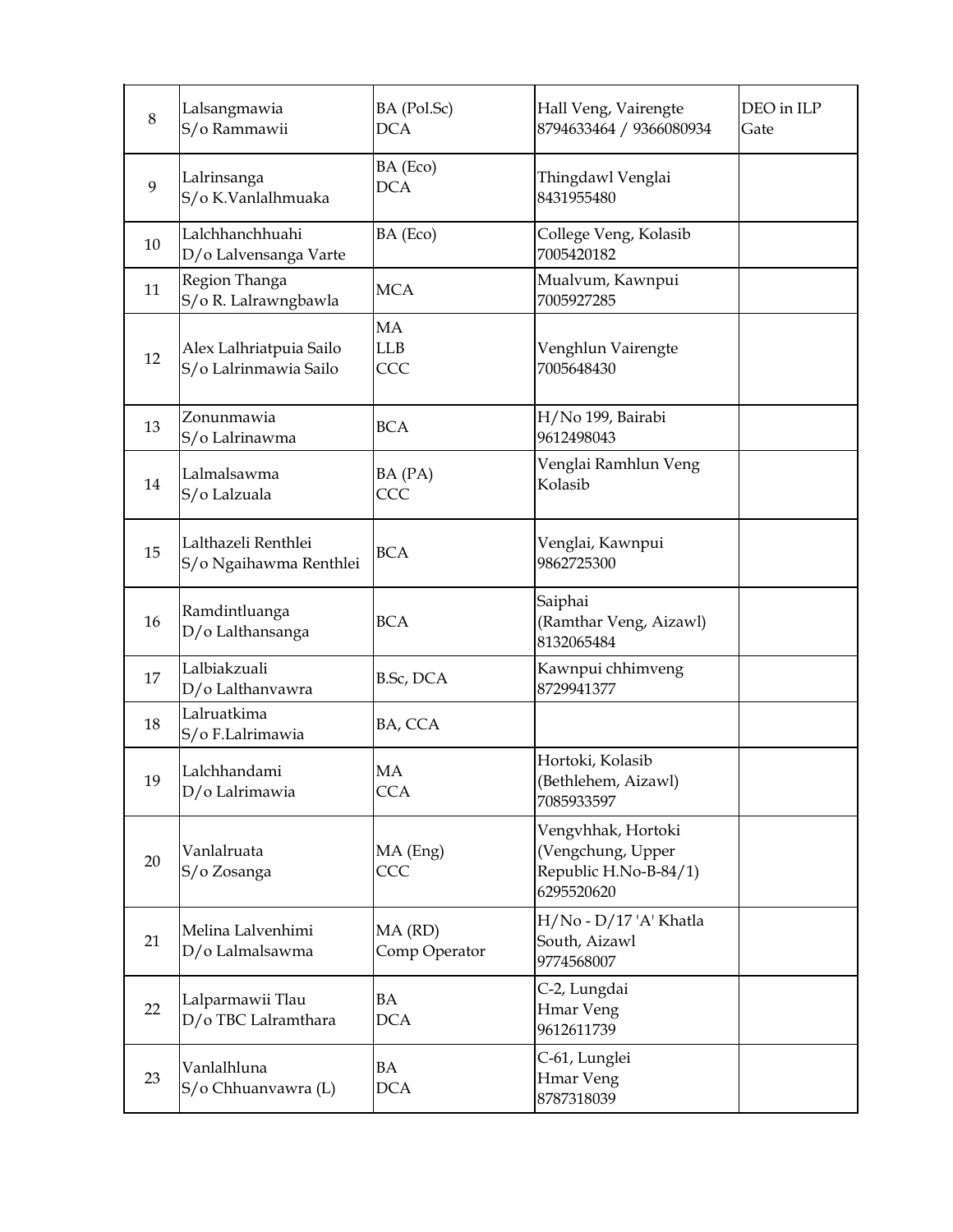| 24 | Malsawmkima<br>S/o Kaptama                      | <b>MSW</b><br><b>CCA</b>   | H.No 66, Chhimveng<br>Kawnpui                          |                              |
|----|-------------------------------------------------|----------------------------|--------------------------------------------------------|------------------------------|
| 25 | Lalrinpuia Chhangte                             |                            | Venglai East, Kolasib<br>977432375                     |                              |
| 26 | HB. Lalhmangaiha<br>S/o HB. Lalchhuanawma       | <b>BA</b><br><b>DCA</b>    | Zalen Veng, Vairengte<br>9774045352                    |                              |
| 27 | TBC Roluahpuia<br>S/o T. Lalrinkima (L)         | <b>BA</b><br>DCA/CCC       | H.No VTZ-61, Vengthar<br>Kolasib<br>9862050905         | Working as<br>DEO since 2013 |
| 28 | R. Lalmuankimi<br>D/o R. Dengthanga (L)         | BA<br><b>DCA</b>           | Vengthar Kolasib<br>H.No: VTZ-61<br>9862050904         | 10 yrs expe as<br><b>WDT</b> |
| 29 | Lalramchuansanga<br>S/o Lalrinnunga             | $\operatorname{B.E}$       | T-65 Republic Venglai                                  |                              |
| 30 | H.Lalrotlinga<br>S/o Zothanpari                 | <b>BCA</b>                 | Tlang Veng, Kolasib                                    |                              |
| 31 | H. Lalfakawma                                   |                            | Sentlang, Lungdai                                      |                              |
| 32 | Vanlahriatpuii<br>D/o K. Malsawmtluanga         | <b>MCA</b>                 | Project Veng, Kolasib                                  |                              |
| 33 | Vanlalawmpuii<br>D/O Vanlalchullova             | <b>BA</b><br><b>CCA</b>    | Hortoki, Vengchhak                                     |                              |
| 34 | James Lalchhuansanga<br>S/o Stephen Lalremsiama | MA<br><b>CCA</b>           | Kolasib, College Veng                                  |                              |
| 35 | Lalrinmawia<br>S/o Lalngaizuali                 | <b>BCA</b>                 | Dawrpui Vengthar                                       |                              |
| 36 | Melody Lalrinnungi<br>D/o Hunlawmawmi           | MA (Eco)<br><b>CCA</b>     | <b>H.No VL/B-110B</b><br>Kolasib Venglai<br>8132817323 |                              |
| 37 | Lalremtluangi<br>D/o F. Lalmuankima             | <b>B.Com</b><br><b>DCA</b> | Mualvum<br>8787883172                                  |                              |
| 38 | Zosangkima<br>S/o VL. Ngaizuala                 | BA (Pol.Sc)                | Bilkhawthlir, Kualmawi<br>8787444826/8794686376        |                              |

|                  | <b>NAME OF POST - DATA ENTRY OPERATOR</b> |                                   |                                                                   |                |  |
|------------------|-------------------------------------------|-----------------------------------|-------------------------------------------------------------------|----------------|--|
|                  |                                           | <b>NAME OF DISTRICT - SAITUAL</b> |                                                                   |                |  |
| Sl <sub>No</sub> | <b>NAME</b>                               | <b>QUALIFICATION</b>              | Address & Ph. No                                                  | <b>Remarks</b> |  |
|                  | H. Vanhmingthanga<br>S/o Thangzachhinga   | BA(Geog),<br>CCC, DCA             | Leitan, Keifang<br>8575476486                                     |                |  |
|                  | Lianhnuna<br>S/o Sangliansiama            | BA, DCA                           | Ngopa, Chhim Veng<br>(K-41 D, Bethlehem,<br>Aizawl)<br>9862330689 |                |  |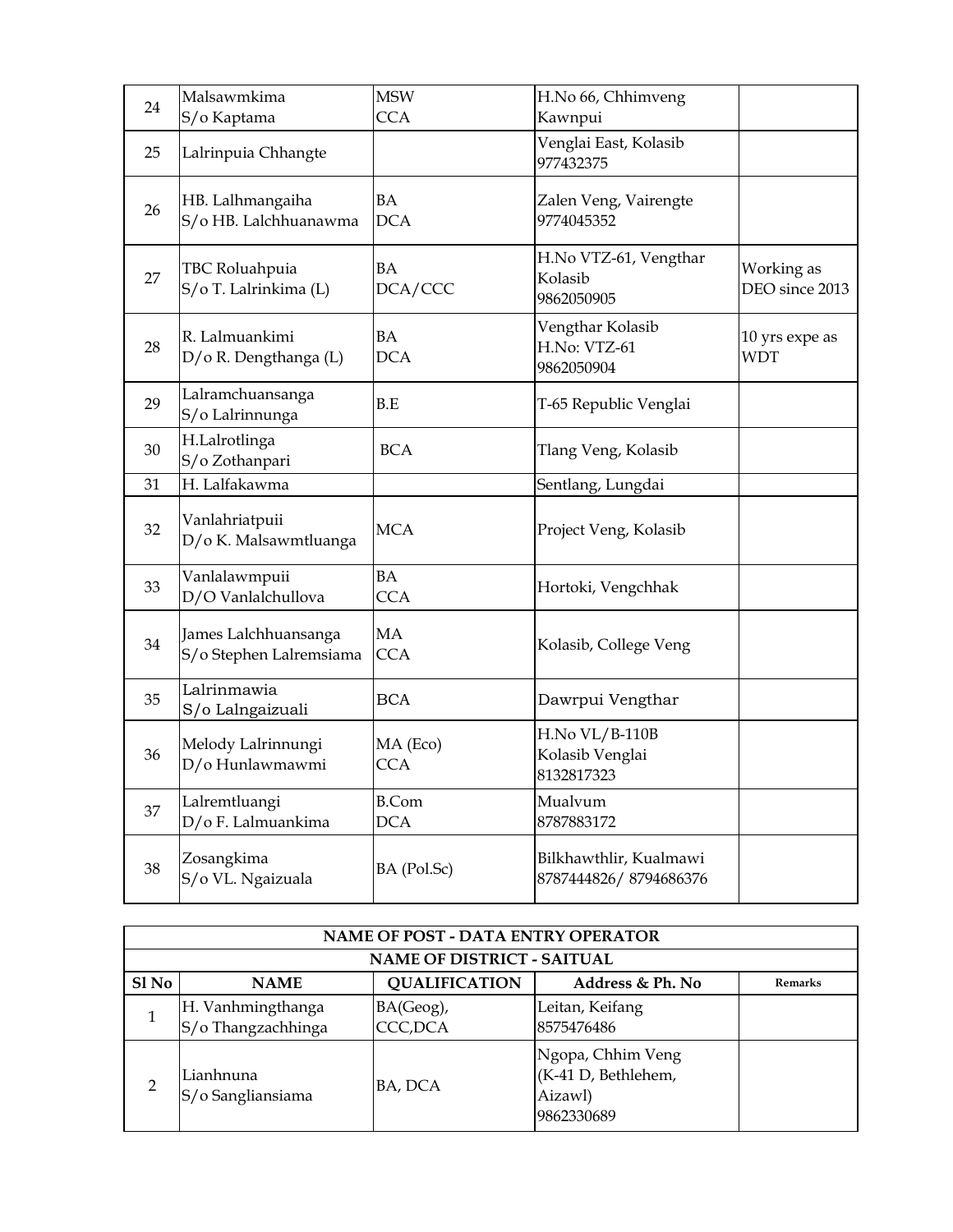| 3              | Jonathan Ramtharnghaka<br>S/o Daniel Lalvena | <b>BCA</b>                                                                             | KC/6-37 Kawn Veng,<br>Zemabawk, Aizawl<br>8794929714                   |                         |
|----------------|----------------------------------------------|----------------------------------------------------------------------------------------|------------------------------------------------------------------------|-------------------------|
| $\overline{4}$ | James Joyce Laltlansanga<br>S/o Lalramenga   | <b>B.Com</b><br><b>CCA</b><br>Advance Diploma in<br>Computer Accounting &<br>Publicity | H.No 141, Pawlrang<br>(H.No B-50/1A, Ramthar,<br>Aizawl)<br>9612669930 |                         |
| 5              | Jeremy Lallawmsanga<br>S/o R. Lalsangzuala   | <b>BCA</b>                                                                             | H.No B-18, Kawn Veng,<br>Darlawn<br>9383315863 / 8794214505            | DEO at<br><b>MzSRLM</b> |
| 6              | Reuben lalrinfela<br>S/o Lalngaihawma        | <b>MCA</b>                                                                             | Changzawl<br>(Ramthar Veng, Aizawl)<br>7085266709                      |                         |
| $\overline{7}$ | PB. Lalrinawma<br>S/o Lalliantluanga         | <b>BA</b><br><b>DCA</b>                                                                | H.No-VL/C-88<br>Venglai, Saitual<br>9612492056                         |                         |
| 8              | Lalruattluanga<br>S/o Zothansiama Pachuau    | BA<br><b>DCA</b>                                                                       | Saitual Chhim Veng<br>8794334011/8416046712                            |                         |
| 9              | LianlalJohn<br>S/o Kamkhankhup               | BA<br><b>DCA</b>                                                                       | Mimbung<br>(H.No F.29/B, Khatla East)<br>8132922794                    |                         |
| 10             | Simeon V. Liankhankapa<br>S/o V. Ginsiama    | <b>BA</b><br><b>CCA</b>                                                                | H.No 266, Mimbung<br>(KB-28 Bawngkawn)<br>9862817454                   |                         |
| 11             | F. Ramdinmuana<br>S/o F. Vanlalmuana         | <b>MSW</b><br><b>DCA</b>                                                               | <b>Armed Veng</b><br>(H.No-B-23, Saitual<br>Chawnpui)<br>8575516766    |                         |
| 12             | Joseph Lalrothlenga<br>S/o Ramfangliana      | <b>B.Com</b><br><b>DCA</b>                                                             | Khawkawn                                                               |                         |
| 13             | R.H Lalropeka<br>S/o Lalnunchanga            | <b>BCA</b>                                                                             | Suangpuilawn                                                           |                         |
| 14             | S. Zamanthansanga<br>S/o S. Paukhanlal       | <b>B.Com</b><br><b>DCA</b>                                                             | Mimbung                                                                |                         |
| 15             | Lalremruata<br>S/o Vanropuia                 | <b>B.Sc</b><br><b>CCA</b>                                                              | Thanglailung                                                           |                         |
| 16             | Zolawmkimi Zaute<br>D/o Lalhlimpuii          | BA<br><b>DCA</b>                                                                       | Sesawng Vengthar                                                       |                         |
| 17             | Lalhmunsiama<br>S/o Thuamkunga               | BA<br><b>DCA</b>                                                                       | Keifang, Police Veng                                                   |                         |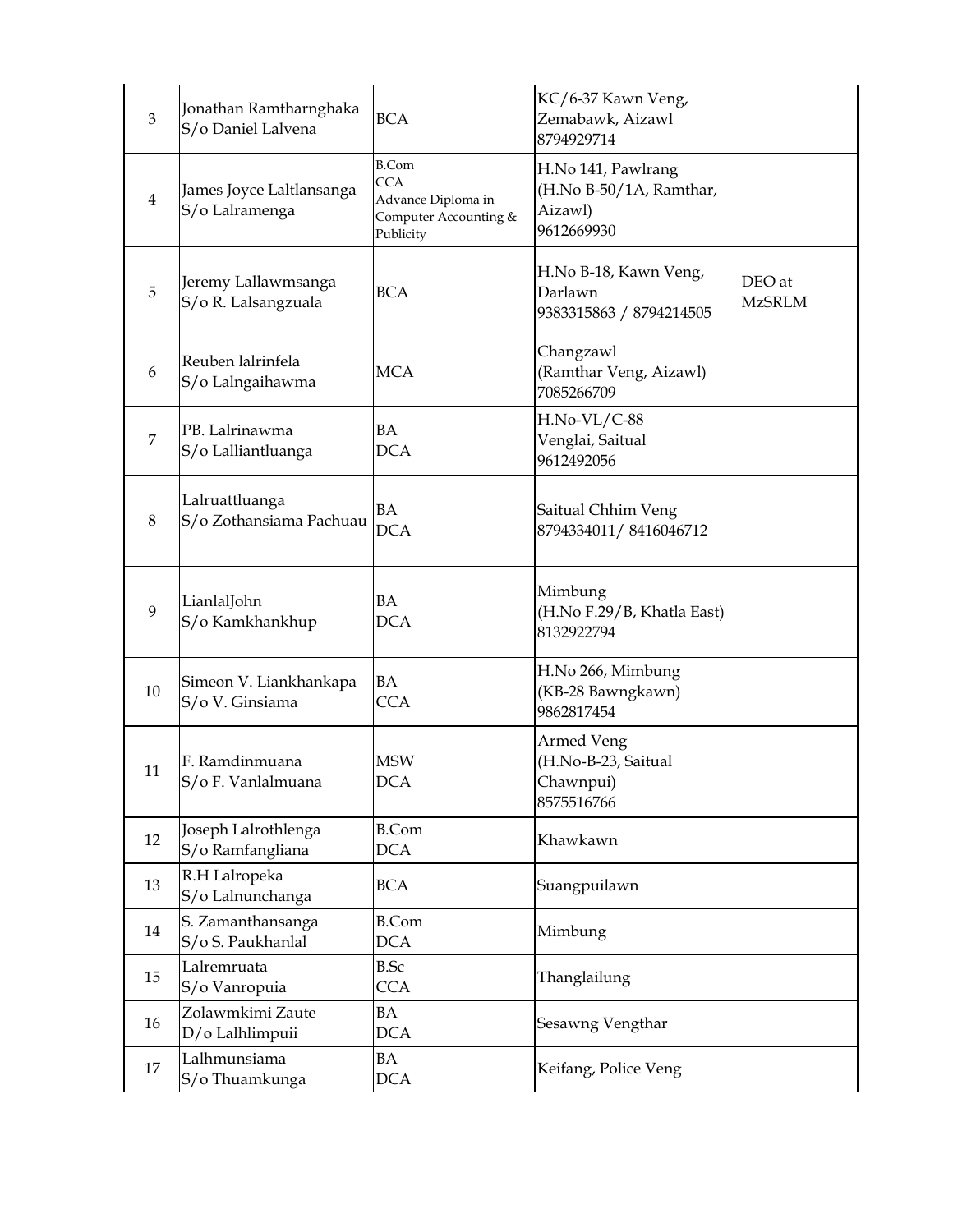| 18 | K. Lalrinngheta<br>S/o K. Lalbiakthanga   | <b>BA</b><br><b>CCA</b> | Chawnpui Veng, Saitual            |  |
|----|-------------------------------------------|-------------------------|-----------------------------------|--|
| 19 | Lalrinmawia<br>S/o Lalngaizuali           | <b>BCA</b>              | Dawrpui Vengthar                  |  |
| 20 | F. Lalhmingliani<br>D/o Tlantuliana       | M.Sc, DCA               | Suangpuilawn                      |  |
| 21 | T. Chhawnbiakluna<br>S/o T. Velthanga (L) | <b>BA</b><br><b>DCA</b> | Mimbung, Saitual<br>8132055167    |  |
| 22 | F. Lalrinhlui<br>D/o F. Lalchhuanliana    | BA<br>CCA               | Phulpui<br>6009842324/6009684003  |  |
| 23 | H. Lalhmachhuani<br>D/o Dawngliana        | MA (RD)<br>Comp Prog    | Venghlui, Aizawl<br>9615855091    |  |
| 24 | Laltlankimi<br>D/o Lallianpuia            | B.Sc<br><b>DCA</b>      | Republic Vengthlang<br>8575131027 |  |

| <b>NAME OF POST - DATA ENTRY OPERATOR</b> |                                                           |                            |                                                                                                |                |  |
|-------------------------------------------|-----------------------------------------------------------|----------------------------|------------------------------------------------------------------------------------------------|----------------|--|
| <b>NAME OF DISTRICT - LAWNGTLAI</b>       |                                                           |                            |                                                                                                |                |  |
| $SI$ No                                   | <b>NAME</b>                                               | <b>QUALIFICATION</b>       | Address & Ph. No                                                                               | <b>Remarks</b> |  |
| $\mathbf{1}$                              | Stephen Lalramdintluanga<br>Chinzah<br>S/o C. Vanlalhluna | M.A, DCA                   | H.No-82, Salem L-3,<br>Lawngtlai<br>(C.04/A, Mission Veng,<br>Aizawl)<br>8837351179/8414051070 |                |  |
| $\overline{2}$                            | C.Rodingpuia<br>S/O C.Lalkamlova                          | BA                         | Saikah Lawngtlai<br>7005261790                                                                 |                |  |
| 3                                         | N.Lalrodingliana<br>S/O Zingkhuma                         | B.A (PA), CCA              | Bungtlang South Lawngtlai<br>7085518088                                                        |                |  |
| $\overline{4}$                            | Spurgeon Hauheng<br>S/OH.Thangrivunga                     | M.Com, CCC                 | College veng Lawngtlai<br>9366628936                                                           |                |  |
| 5                                         | C. Rodingpuia<br>S/o C. Lalkamlova                        | <b>BA</b>                  | Saikah<br>9862423285                                                                           |                |  |
| 6                                         | Lalthuthlungi<br>D/o J. Kamlova                           | BA<br><b>CCA</b>           | College veng Lawngtlai<br>9774545372                                                           |                |  |
| $\overline{7}$                            | Lalremdinchhungi<br>D/o C.Vanlaldingmawii                 | <b>B.Com</b><br><b>DCA</b> | Bualpui                                                                                        |                |  |
| 8                                         | C. Lalramfawni<br>D/o C. Rokima                           | BA<br><b>DCA</b>           | Electric Veng, Lawngtlai                                                                       |                |  |
| 9                                         | Lalrinmawia<br>S/o Lalngaizuali                           | <b>BCA</b>                 | Dawrpui Vengthar                                                                               |                |  |

## **NAME OF POST - DATA ENTRY OPERATOR**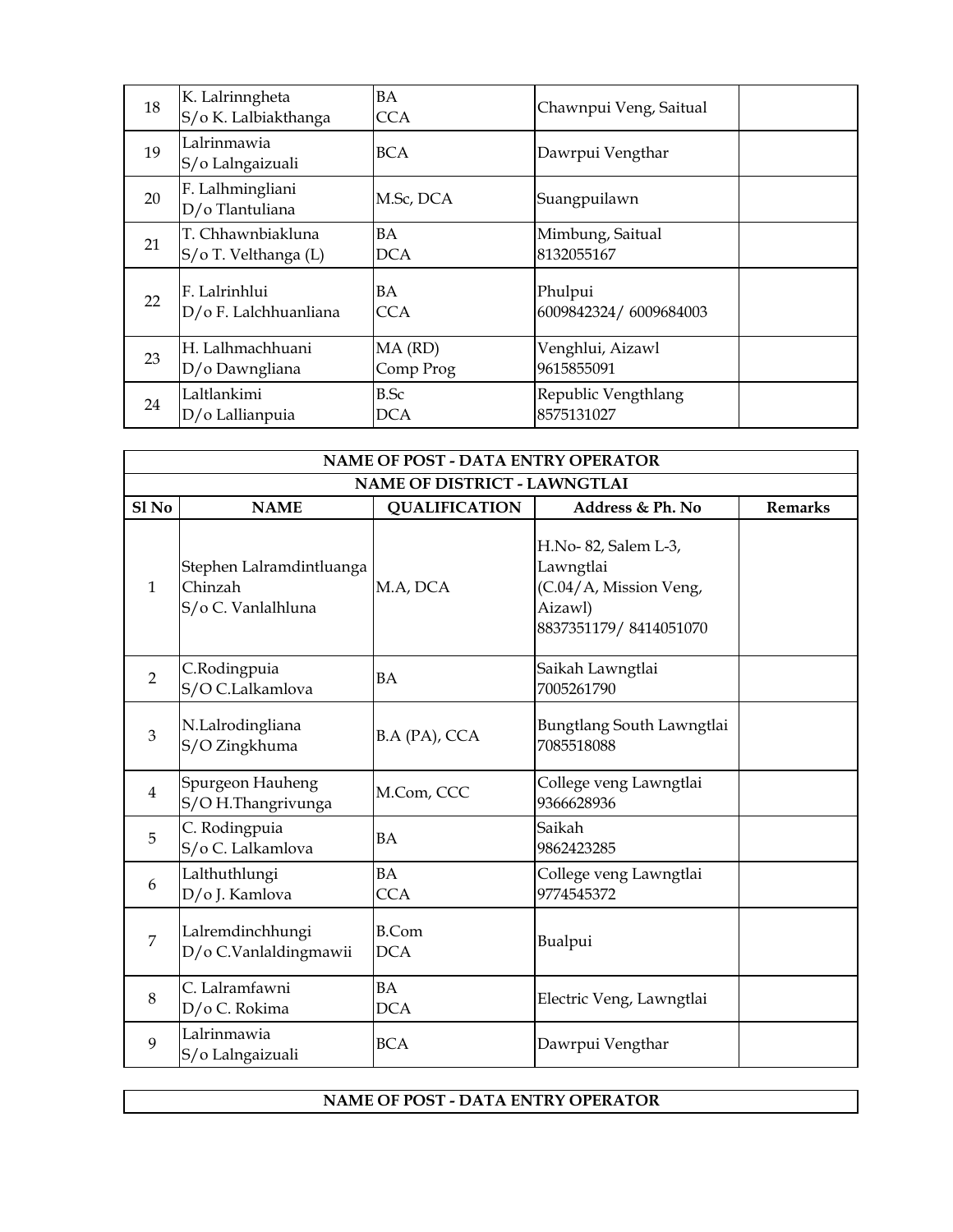| <b>NAME OF DISTRICT - LUNGLEI</b> |                                                |                                         |                                                                        |                                           |
|-----------------------------------|------------------------------------------------|-----------------------------------------|------------------------------------------------------------------------|-------------------------------------------|
| $S1$ No                           | <b>NAME</b>                                    | <b>QUALIFICATION</b>                    | Address & Ph. No                                                       | <b>Remarks</b>                            |
| 1                                 | Saihmingliana Sailo<br>S/o Seipuia Sailo       | BA (Eng),<br><b>DCA</b>                 | Sethlun, Lunglei<br>8729924798                                         |                                           |
| $\overline{2}$                    | T. Vanlalzuia<br>S/o T. Lalnghilhlova          | <b>MCA</b>                              | Thualthu, Lunglei<br>7628975795                                        |                                           |
| 3                                 | Lalrinmawii Chhakchhuak<br>D/o J.C. Lalbiaknii | MA (Psy)                                | Salem Veng, Lunglei<br>(Chhinga Veng, Aizawl)<br>7005356151/9362638904 |                                           |
| $\overline{4}$                    | B. Ramthanzaua<br>S/o B. Lalthantlinga         | <b>MCA</b>                              | Zobawk, Lunglei<br>8257007915/8837425911                               |                                           |
| 5                                 | Saidingpuii Sailo<br>D/o Dengthuama Sailo      | M.Sc (Geog)<br><b>NET</b><br><b>DCA</b> | H/No-88, Rahsi Veng<br>Lunglei<br>8794533318                           |                                           |
| 6                                 | C. Lalramchhana<br>S/o C. Hualthanzauva(L)     | <b>MCA</b>                              | C-3, Lunglawn<br>8552807896                                            | Computer<br>Operator PWD                  |
| 7                                 | R. Lalhmunzauva<br>S/o R. Laltlanthanga        | <b>BA</b><br><b>DCA</b>                 | K-118, Bazar Veng<br>Lunglei<br>6009024718                             |                                           |
| 8                                 | Joel Lalthangmawia<br>S/o Nelson-a             | M.Sc(Phy)<br><b>DCA</b>                 | Luangmual, Lunglei<br>8837356359                                       |                                           |
| 9                                 | R. Lalawmpuia<br>S/o R. Thanmawia              | <b>MCA</b>                              | <b>BCM Quarters No 18</b><br>Serkawn, Lunglei<br>9615822272/7085206802 | <b>DEO</b>                                |
| 10                                | B. Lalchawimawii<br>D/o B. Lalnunhlima         | B.Sc (Che)<br><b>DCA</b>                | H.No-119, Venghlun<br>Lunglei<br>8257010136                            | 2 Yrs Office<br>Asst, GLIU,<br>Agri Deptt |
| 11                                | Lalthakima<br>S/o Biakhmingthanga              | BE (Comp<br>Eng)                        | Chanmari - II, Lunglei<br>7085418221/7005778914                        |                                           |
| 12                                | R. Lalhriatpuia<br>S/o K. Zothanchhungi        | <b>BA</b><br><b>DCA</b>                 | K-117, Bazar Veng<br>Lunglei<br>7630053566                             |                                           |
| 13                                | V. Lalrinzuala<br>S/o PL. Lalramthangi         | <b>BA</b><br><b>DCA</b>                 | Venghlun, Lunglei<br>8575989139                                        |                                           |
| 14                                | James Zothankhuma<br>S/o F.Lalthlengliana      | <b>MCA</b>                              | Lunglei salem 7017904361                                               |                                           |
| 15                                | K.Lalramngaihawma<br>S/o KMS Dawngliana        | MA, DCA                                 | 348 Mualveng Zotlang<br>Lunglei 9089947895                             |                                           |
| 16                                | C.Malsawmtluangi<br>D/o C.Lalruatbika          | BE (Civil) CCA                          | Ramthar Veng Lunglei<br>8971484928                                     |                                           |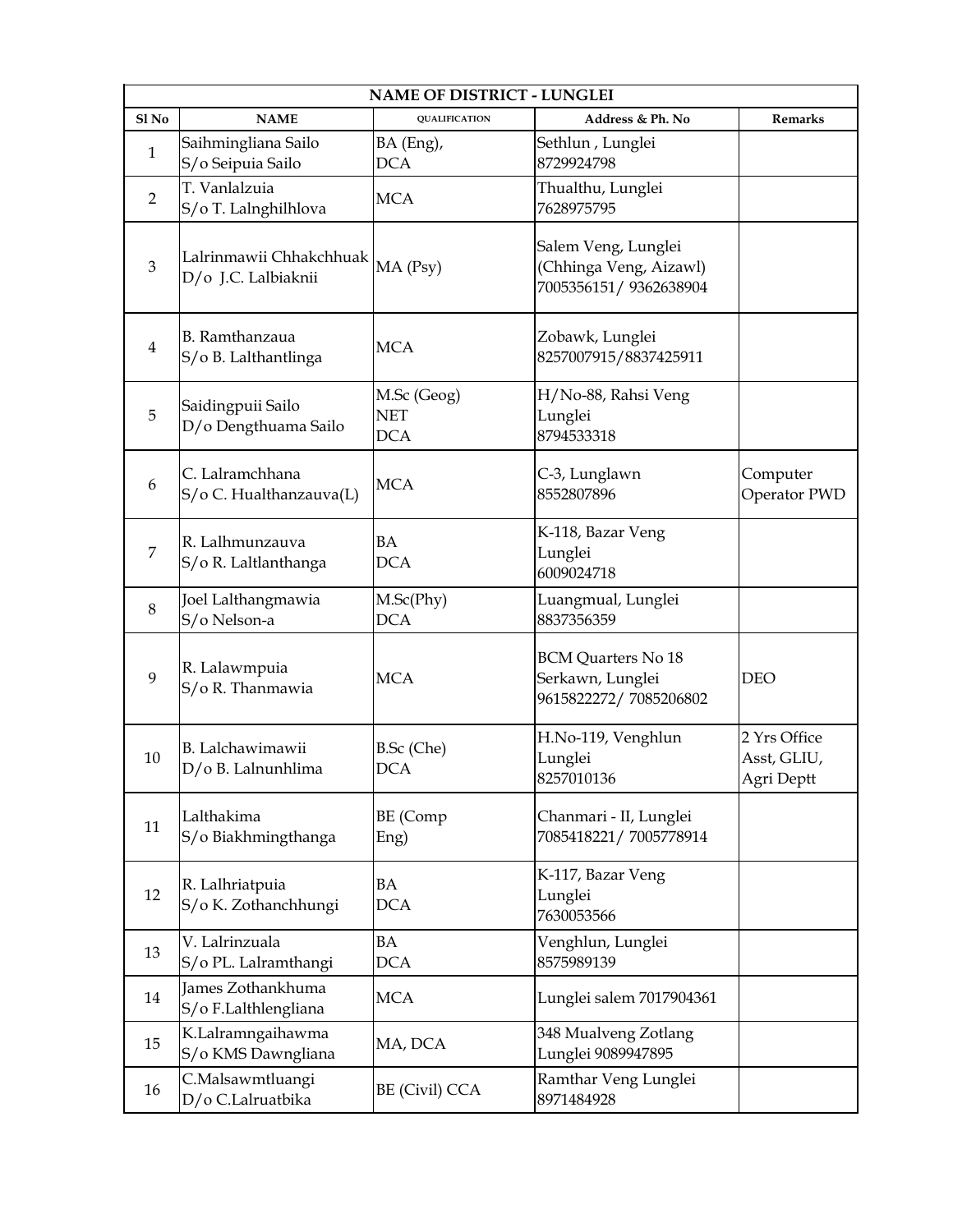| 17 | Laltluangpuii<br>D/o C. Rinzuala                  | MA (Socio)<br><b>DCA</b>  | Bazar Veng, Tlabung<br>8729937836                              |                                                    |
|----|---------------------------------------------------|---------------------------|----------------------------------------------------------------|----------------------------------------------------|
| 18 | Lalhmingmawii<br>D/o Lalhlimpuia                  | BA (Eng)<br><b>DCA</b>    | H.No-V/83<br>Sateek Hmunsam<br>8730924503                      |                                                    |
| 19 | T. Lalruatkima<br>S/o MS. Dawngliana              | BA (Pol. Sc)<br>CCC       | Chanmari-III, Lunglei<br>8794525073                            |                                                    |
| 20 | Elizabeth Lalhriatpuii<br>D/o C. Vanlalpuia       | MA (Eco)<br><b>DCA</b>    | Zobawk Vengthar<br>(Chanmari Lunglei)<br>7308672990/9366062033 |                                                    |
| 21 | J. Lalrintluangi<br>D/o J.Lalzauva                | MA (Eco)<br><b>DCA</b>    | H.No K-26, Bazar Veng<br>Lunglei<br>9862771907/6009808456      |                                                    |
| 22 | H. Lalthantluanga<br>S/o H. Laltlankima           | <b>HSSLC</b><br>'O' Level | Rahsi Veng<br>Lunglei<br>9862755818                            | 10 yrs exp in<br>Watershed Mngt<br>under PMKSY-WDC |
| 23 | Lalchhuanmawii<br>D/o R. Lalmalsawma              | M.Sc (Phy)                | Chanmari- 2, Lunglei<br>9856237286/8974314119                  |                                                    |
| 24 | V.Remlalnghaka<br>S/o V. Vanhnuna                 | <b>BA</b>                 | Venglai Lunglei                                                | Computer<br>Operator                               |
| 25 | Zosangzela Jongte<br>S/o M.S Dawngliana<br>Jongte | <b>BA</b><br><b>DCA</b>   | Serkawn, Lunglei                                               |                                                    |
| 26 | Hringnunsangi<br>D/o K. Zirlawma                  | MA<br><b>DCA</b>          | Zobawk, Lunglei                                                |                                                    |
| 27 | Lalroluahpuia<br>S/o Tlanglawma Jongte            | <b>BCA</b>                | Bazar Veng, Lunglei                                            |                                                    |
| 28 | Lalrinmawia<br>S/o Lalngaizuali                   | <b>BCA</b>                | Dawrpui Vengthar                                               |                                                    |
| 29 | Jonathan LR Khiangte<br>S/o LB Khawpuimawia       | BA<br><b>DCA</b>          | H.No M 163-1,<br>Mission Vengthlang<br>9089961899/7005807179   |                                                    |

| <b>NAME OF POST - DATA ENTRY OPERATOR</b> |                                                                    |  |  |  |  |  |
|-------------------------------------------|--------------------------------------------------------------------|--|--|--|--|--|
| <b>NAME OF DISTRICT - SIAHA</b>           |                                                                    |  |  |  |  |  |
| Sl No                                     | <b>QUALIFICATION</b><br><b>NAME</b><br>Address & Ph. No<br>Remarks |  |  |  |  |  |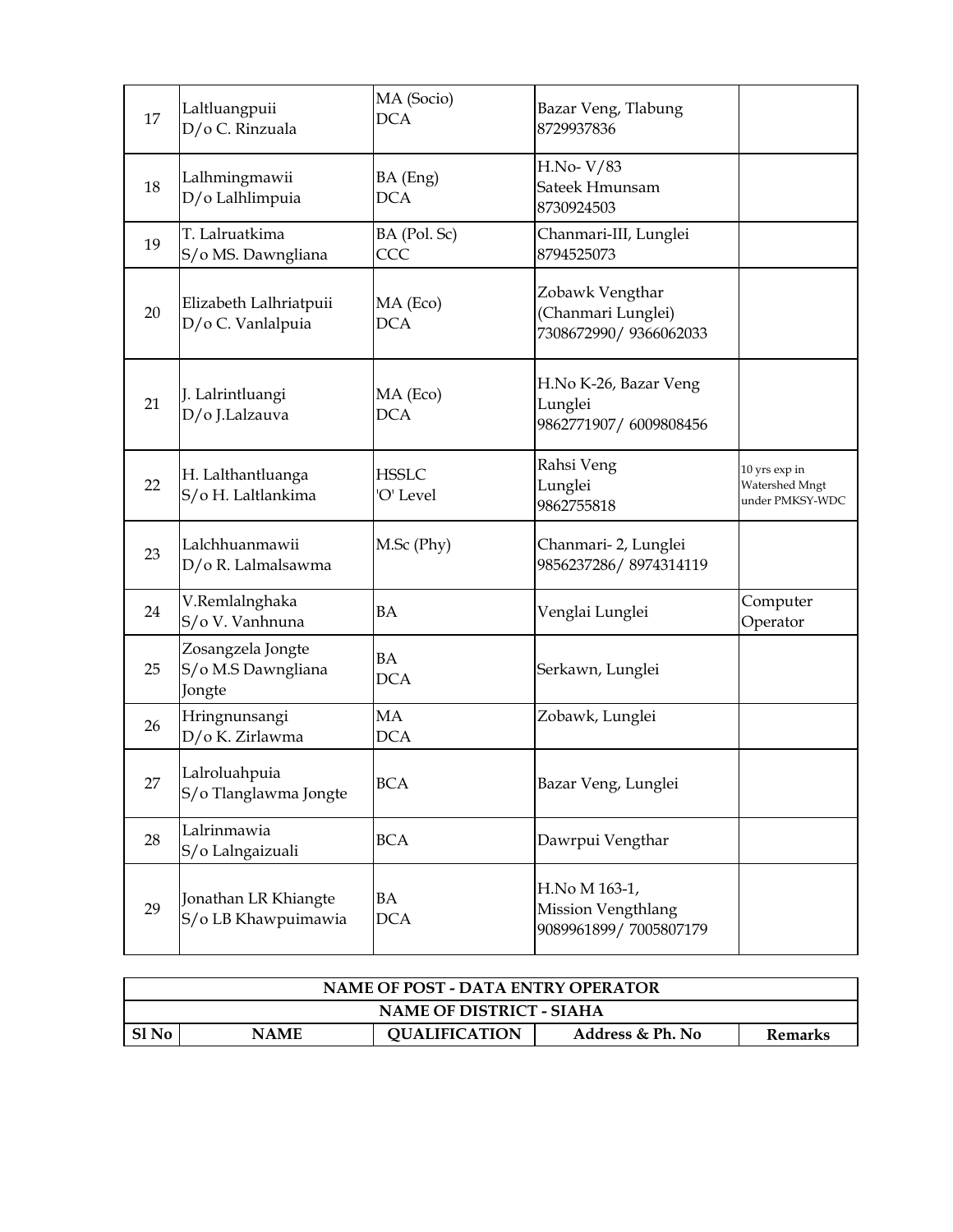| $\mathbf{1}$   | S. John Wesley<br>S/o S. Phili                   | B.Com, CCC,<br><b>ADCA</b>   | Meisatla, Siaha<br>(CNB L-17, Chaltlang Lily<br>Veng, Aizawl)<br>8368939034/9774390375             | Experience |
|----------------|--------------------------------------------------|------------------------------|----------------------------------------------------------------------------------------------------|------------|
| $\overline{2}$ | L. Beiphalai<br>S/o L. Siatha                    | MA, DCA                      | H-22, Laty Siaha District<br>(A-II B(D), Chaltlang Salem<br>Veng, Aizawl)<br>9731540536/8794248719 |            |
| 3              | T.Lalbiakfela<br>S/o T.Lalhming<br>mawia         | <b>HSSLC</b>                 | Siaha, College Veng II                                                                             |            |
| $\overline{4}$ | Eurika<br>D/o L. Khaitlua                        | <b>B.Sc</b><br>CCC           | Meisavaih West                                                                                     |            |
| 5              | Jubilee T. Lalpekmawii<br>D/o T. Samuel          | <b>B.Sc</b><br>CCC           | Siaha, Council Veng                                                                                |            |
| 6              | Lalrinmawia<br>S/o Lalngaizuali                  | <b>BCA</b>                   | Dawrpui Vengthar                                                                                   |            |
| $\overline{7}$ | LS Chanchinmawii<br>D/o W.L. Thanghre            | M.Sc (Life Sc)<br><b>DCA</b> | New Siaha West-II, Siaha<br>(V-27/C, Venghlui)<br>8794443441                                       |            |
| 8              | Nohro Chhuatlo<br>S/o JS Robert Nohro            | M.Sc (Geo)<br>CCC            | Amobyu Ch<br>(Ramhlun Venglai)<br>9862650330                                                       |            |
| 9              | Gospel T. Zoramlawmi<br>D/o T.Samuela            | M.Sc (Env.Sc)<br><b>DCA</b>  | Council Vaih, Siaha<br>8730802697                                                                  |            |
| 10             | C. Lalnunkima<br>S/o Regionthanga<br>Chinzah (L) | BA (Hist)<br>CCC             | 94, Siaha Vaihpi-II<br>6909487221                                                                  |            |

|                  | <b>NAME OF POST - DATA ENTRY OPERATOR</b> |                                    |                                                                                                            |                |  |  |
|------------------|-------------------------------------------|------------------------------------|------------------------------------------------------------------------------------------------------------|----------------|--|--|
|                  |                                           | <b>NAME OF DISTRICT - KHAWZAWL</b> |                                                                                                            |                |  |  |
| Sl <sub>No</sub> | <b>NAME</b>                               | <b>QUALIFICATION</b>               | Address & Ph. No                                                                                           | <b>Remarks</b> |  |  |
| 1                | Malsawmdawngkimi<br>D/o VL. Chuangkima    | MBA, DCA                           | H.No-B2, Sialhawk,<br>Dilkawn Veng, Khawzawl<br>(H.No-V/33, Bethlehem,<br>Aizawl)<br>8132811750/7642806971 |                |  |  |
| $\mathcal{P}$    | Vanlalduhsaka<br>S/o Lalengzami Sailo     | BCA                                | Zonuam Complex Road<br>Aizawl<br>9612057166                                                                |                |  |  |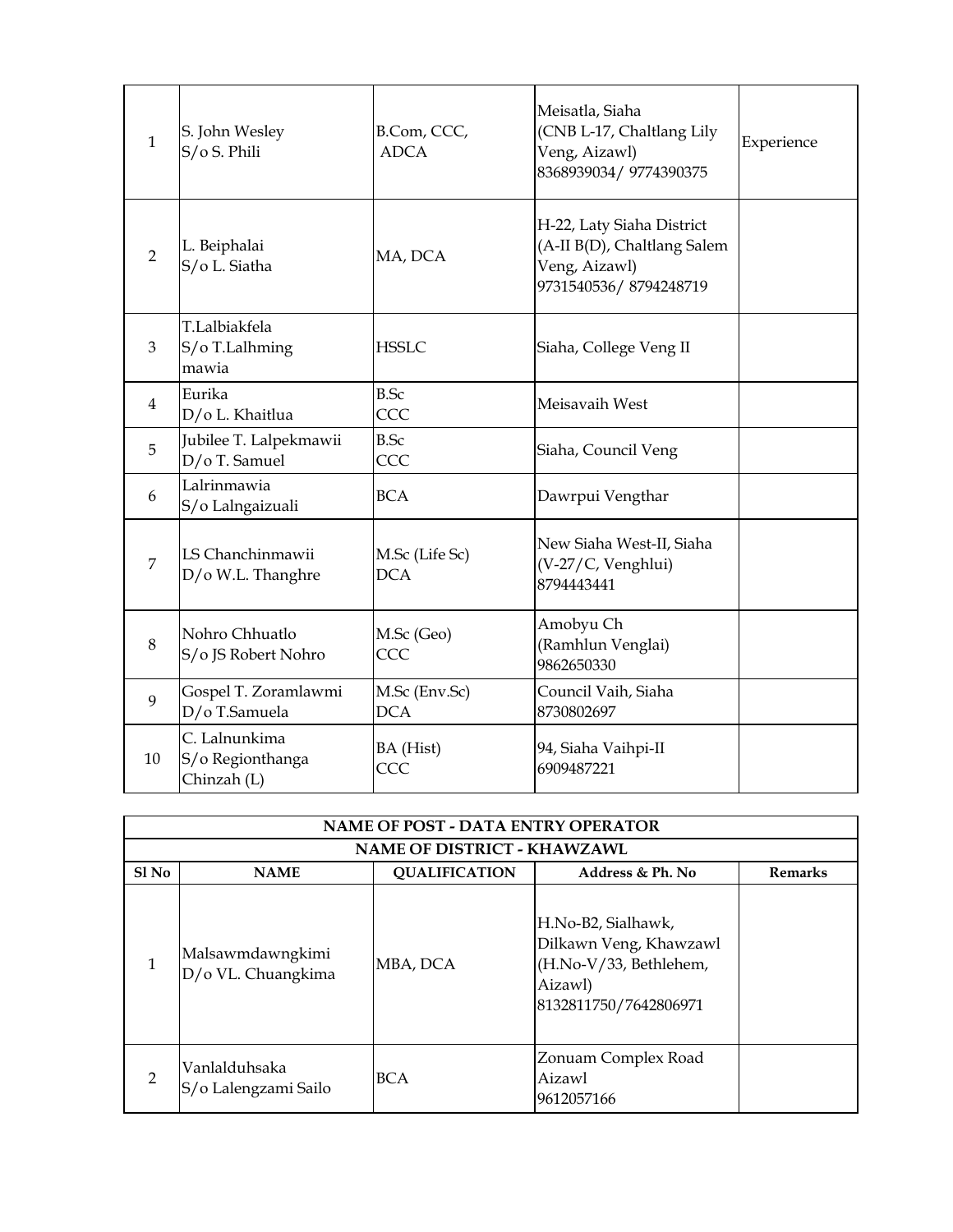| 3              | Ramthianghlimi<br>D/o Ramdinmawia               | MA, DCA                                | Chawngtlai<br>Khawzawl<br>8974742827                                                 |                                                                    |
|----------------|-------------------------------------------------|----------------------------------------|--------------------------------------------------------------------------------------|--------------------------------------------------------------------|
| $\overline{4}$ | Lalchawimawii<br>Khawlhring<br>D/o Lalbiakmawia | BA,<br>ADCA,<br>CCC                    | Khawzawl zuchhip<br>9862769577                                                       |                                                                    |
| 5              | K.Lalbiakkima<br>S/o K.Lalduhthlanga            | <b>BA</b>                              | Vengthar Khawzawl                                                                    |                                                                    |
| 6              | J.Lalduhawma<br>S/o J.Ramhlunsiama              | BCA, VTC                               | Electric veng Khawzawl<br>8794343391                                                 | Having<br>Experience                                               |
| $\overline{7}$ | David Rosangliana<br>S/o Hranglawma             | BA, O Level,<br>Computer<br>Networking | Khawzawl Electric veng<br>8415064480                                                 | 1) IT Supervisor<br>@ Hotel Floria<br>MIS Incharge @<br>Kabod Inc. |
| 8              | Lalfakzuali<br>D/o R. Laldailova                | MA (RD)<br><b>DCA</b>                  | H.No N50/C<br>Venghlui<br>9612511366                                                 |                                                                    |
| 9              | Remsangpuii<br>D/o Lalhminghluna                | <b>BA</b><br><b>DCA</b>                | H/No-C29, Darngawn<br>Veng<br>Khawzawl<br>8014129322                                 |                                                                    |
| 10             | Ramthansangi<br>D/o Zoramchhana                 | <b>BA</b><br><b>DCA</b>                | H.No-72, Dinthar<br>Khawzawl<br>8413850972                                           |                                                                    |
| 11             | Lalrinfeli<br>D/o Zairemmawii                   | <b>BA</b><br><b>CCA</b>                | Khawzawl Vengthar<br>$H/No -7$<br>8119940571                                         |                                                                    |
| 12             | F. Lalhnehzova<br>S/o F. Lalngaihawma           | B. Com<br><b>CCA</b>                   | Venglai, Chhawrtui<br>(H.No: C-39, Field Veng,<br>Republic Vengthlang)<br>8014172817 | JSA at JNV                                                         |
| 13             | Laltlanhlupuii<br>D/o Pc. Romangpuia            | MA<br><b>CCA</b>                       | Vengthar Khawzawl<br>8014486770/8575170816                                           |                                                                    |
| 14             | Lalremruata<br>S/o Rothinga                     | BA<br><b>DCA</b>                       | Kawlkulh<br>(Chaltlang Thlanmual Veng)<br>9862898737/9774441872                      |                                                                    |
| 15             | Lalremruata<br>S/o Rohmingliani                 | <b>BA</b><br><b>DCA</b>                | Chhawrtui, Khawzawl                                                                  |                                                                    |
| 16             | Chawngkunga<br>S/o Lalsiamkima                  | <b>MCA</b>                             | Biahte, Damdawiin Veng                                                               | Computer<br>Teacher                                                |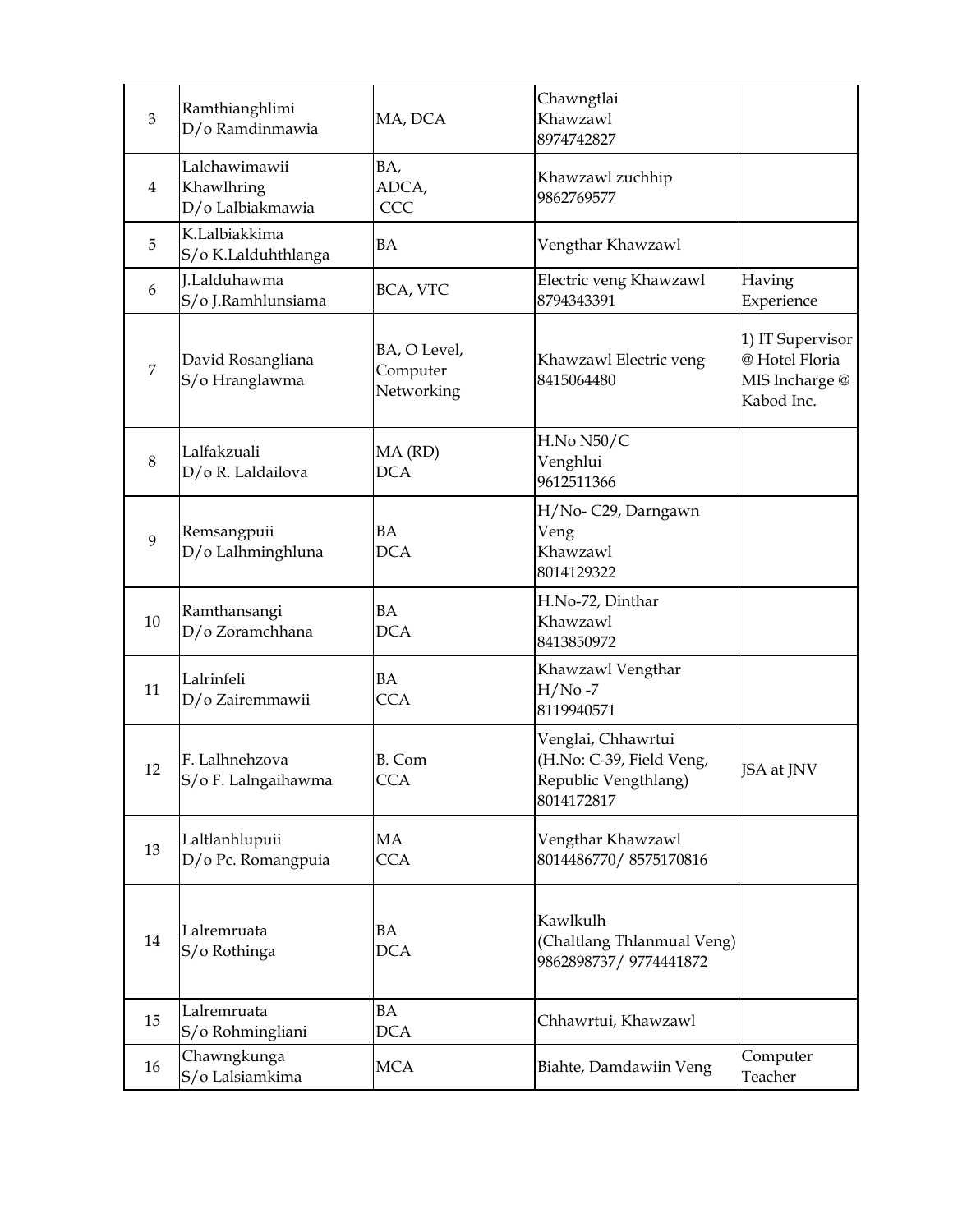| 17 | Lalrinmawia<br>S/o Lalngaizuali           | <b>BCA</b>         | Dawrpui Vengthar<br>9774440340                            |  |
|----|-------------------------------------------|--------------------|-----------------------------------------------------------|--|
| 18 | B. Laldintluangi<br>$D/O$ B. Ramhluna (L) | BA<br><b>CCC</b>   | Khawzawl Dinthar Veng<br>7629971007                       |  |
| 19 | Saizampuii<br>D/o Lalhriatpuia Sailo      | MA<br><b>DCA</b>   | New Chalrang<br>8974965145                                |  |
| 20 | Lucy Lalhmangaih<br>zuali d/o Lazuimawia  | BA(Gen)            | Vengthar, Khawzawl<br>9873520031                          |  |
| 21 | Lalawmpuia<br>s/o Lalremruata Hmar        | B. Com<br>CCC,CCA  | Kawnzar Near Mamawi<br>Gas Agency, Khawzawl<br>8413829494 |  |
| 22 | Vanlalnghaka<br>s/o Laithianga            | BA, DCA            | Chawnpui<br>8730840510                                    |  |
| 23 | H.Lalduhsaki<br>d/o H.Lalremmawia         | M.sc(Geilogy), DCA | Khawl Vengthar<br>Bawngkawn South<br>9615457320           |  |

| NAME OF POST - DATA ENTRY OPERATOR |                                                   |                         |                                                           |                |  |  |
|------------------------------------|---------------------------------------------------|-------------------------|-----------------------------------------------------------|----------------|--|--|
|                                    | <b>NAME OF DISTRICT - HNAHTHIAL</b>               |                         |                                                           |                |  |  |
| $S1$ No                            | <b>NAME</b>                                       | <b>QUALIFICATION</b>    | Address & Ph. No                                          | <b>Remarks</b> |  |  |
| 1                                  | F. Vanlaldika<br>S/o F. Lalhmangaihthanga         | <b>BCA</b>              | H. No-26, Model Veng<br>South Vanlalphai<br>9383300742    |                |  |  |
| $\overline{2}$                     | Job Lalrinchhana<br>S/o B. Lalsangkima            | BA<br><b>DCA</b>        | <b>Electric Veng</b><br>Hnahthial<br>9862358937           |                |  |  |
| $\overline{3}$                     | C. Lalremruati<br>D/o C. Lalbiakzuala             | MA(EE&RD)<br><b>DCA</b> | H.No-A/51, Thingsai<br>(Chawlhhmun, Aizawl)<br>8787326663 |                |  |  |
| $\overline{4}$                     | Lalvenhima Khawlhring<br>S/o K.Laltlanchhunga     | MA, DCA                 | Peniel Veng Hnahthial<br>9612869834                       |                |  |  |
| 5                                  | R.lalthlamuani<br>D/o R.Kawlhmingliana            | BA, DCA                 | Hnahthial Lungleng veng<br>9366821345                     |                |  |  |
| 6                                  | BC. Lalhruaitluangi<br>D/o BC. Lalchhuanmawia DCA | MA (RD)                 | Venghlui H.No K-134/A<br>9774479257                       |                |  |  |
| 7                                  | K. Lalrinpuii<br>D/o K. Kaikunga                  | BA                      | Chanmari<br>Hnahthial                                     |                |  |  |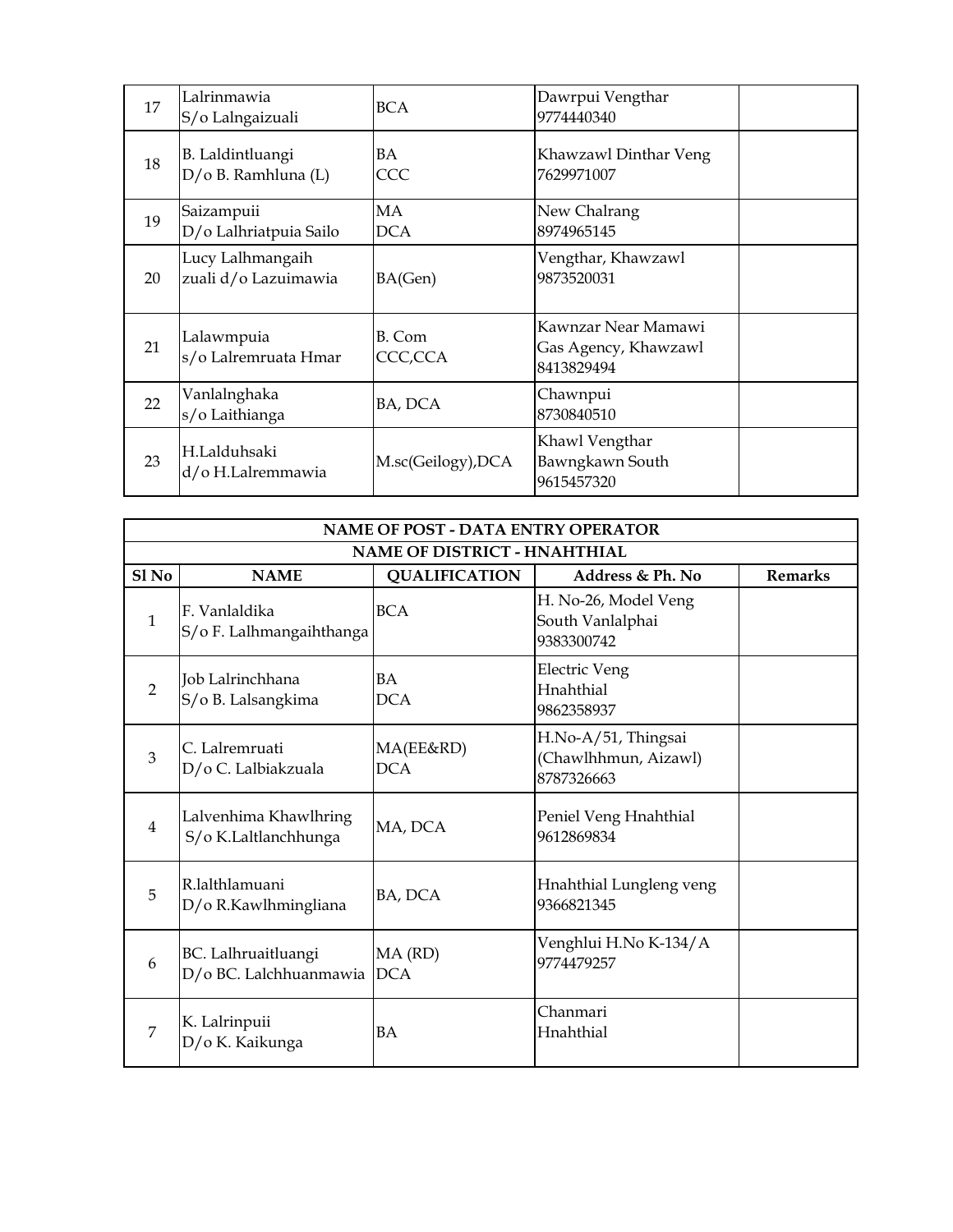| 8  | David Saidingliana Sailo<br>S/o Lalluaia Sailo | MA (Hist)<br>CCC          | Model Veng, Hnahthial<br>9612386578                   | WDT Lunglei-<br>XIV Project<br>under<br>PMKSY(WDC)       |
|----|------------------------------------------------|---------------------------|-------------------------------------------------------|----------------------------------------------------------|
| 9  | P. Malsawmtluangi<br>D/o P. Laltlansanga       | MA (Pol.Sc)<br><b>DCA</b> | Venglai, Hnahthial<br>9862803264                      | Working as<br>DEO in Elec Br,<br>DC Office,<br>Hnahthial |
| 10 | Laltleipuii Hrahsel<br>D/o H. Zadingliana      | <b>BA</b><br>Dip in MOMP  | Bawngkawn, Aizawl<br>9862343088/9612229455            | Apprentice<br>Training                                   |
| 11 | Maria Lalngaihzuali<br>D/o HC. Vanlalhriata    | BA<br><b>DCA</b>          | <b>Electric Veng</b><br>Hnahthial<br>7085210253       |                                                          |
| 12 | Johan Zorinpuia Fanai<br>S/o F. Lallianmawia   | <b>BA</b><br><b>DCA</b>   | Cherhlun<br>(Dinthar, Aizawl)<br>7628019548           |                                                          |
| 13 | C. Lalmuantluanga<br>S/o C. Rokunga            | Dip in CSE<br>Comp Engg   | Thiltlang<br>(Electric Veng, Lawngtlai)<br>9612203540 |                                                          |
| 14 | C.Lalremruati<br>D/o C.Lalbiakzuala            | MA, DCA                   | H.No A/51<br>8787326663                               |                                                          |
| 15 | H.C Lalhmachhuankimi<br>D/o HC. Lalrinzuala    | <b>BA</b>                 | Luangmual                                             |                                                          |
| 16 | Vanlalruatfela<br>S/o Lalzidinga               | <b>BCA</b>                | Pangzawl, Ramrikawn<br>9863201829/9862496994          |                                                          |
| 17 | Lalramchhuani<br>D/o Lallianthanga             | MA<br><b>DCA</b>          | Luangmual Vengchhak<br>6382753841                     |                                                          |
| 18 | Lalrinmawia<br>S/o Lalngaizuali                | <b>BCA</b>                | Dawrpui Vengthar<br>9774440340                        |                                                          |
| 19 | RC. Lalthanzuala<br>S/o RC. Biaknghinglova     | BA<br><b>CCA</b>          | Thiltlang Venglai<br>9862611598                       |                                                          |